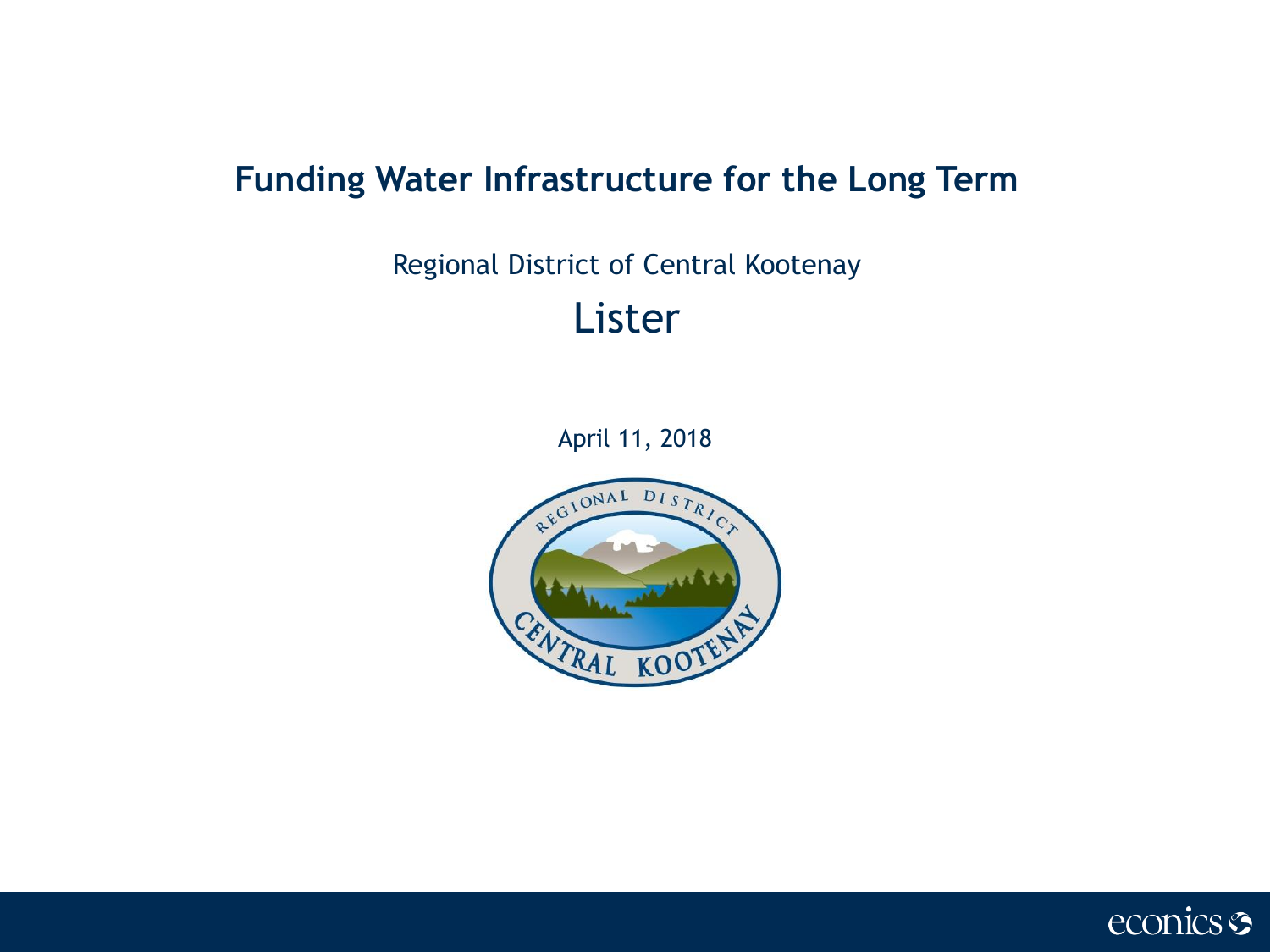

| <b>Table of Contents</b>                                                   | Page # |
|----------------------------------------------------------------------------|--------|
| 1.0 Executive Summary                                                      | 3      |
| 2.0 Best Practices                                                         | 4      |
| 3.0 TCA Reporting                                                          | 5      |
| 3.1 Asset Depreciation                                                     | 5      |
| 4.0 Asset Inventory                                                        | 6      |
| 4.1 Water Transmission and Distribution Network                            | 7      |
| 4.2 Risk and Criticality Assessment of Distribution Network                | 8      |
| 5.0 Annual Cost of Sustainable Ownership (ACSO)                            | 14     |
| 5.1 Asset Replacement Schedule                                             | 16     |
| 5.2 Asset Maintenance                                                      | 18     |
| 6.0 Funding Scenarios                                                      | 19     |
| 7.0 Recommendations                                                        | 21     |
| 8.0 Related Reading                                                        | 22     |
| 9.0 Glossary of Terms                                                      | 23     |
| Appendix A - Methodology: Funding Infrastructure Renewal for the Long Term |        |

© 2018, **Regional District of Central Kootenay**. All Rights Reserved.

The preparation of this project was carried out with assistance from the Government of Canada and the Federation of Canadian Municipalities. Notwithstanding this support, the views expressed are the personal views of the authors, and the Federation of Canadian Municipalities and the Government of Canada accept no responsibility for them.

# econics <del>S</del>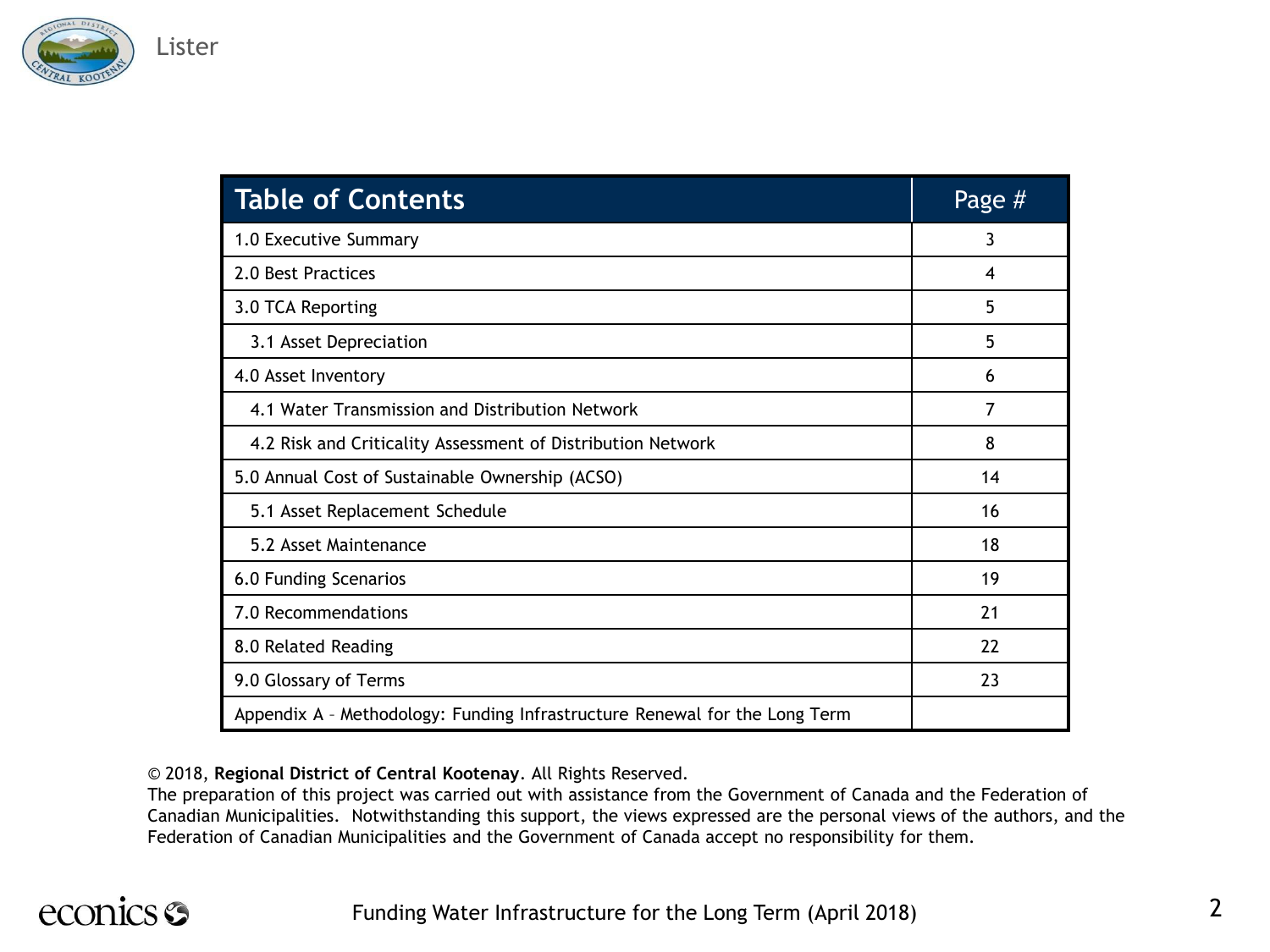

#### **1.0 Executive Summary**

The Lister water system owned and operated by the Regional District of Central Kootenay (RDCK) is located in Electoral Area B southeast of Creston. The system comprises a well, a steel reservoir, a chlorination system and about 21km of distribution pipes. The system serves about 195 parcels fully built out with residential homes.

This report summarizes the infrastructure of the Lister water system. The report identifies the Annual Cost of Sustainable Ownership (ACSO) for the water system, and presents a funding scenario for long term sustainable renewal of the system.

The analysis is based on assumptions current as of January 2018. Infrastructure management is a work-in-progress and should be reviewed from time to time as assumptions and other influencing factors change over time.

Four recommendations follow from this analysis as follows:

- 1. Review regularly the unit costs for pipe replacement and other pricing assumptions.
- 2. Prioritize work using a risk-based approach by considering condition and impact of failure of assets.
- 3. Bolster annual contributions for asset renewal from rates and fees and build up reserves to required target levels.
- 4. Update the asset schedule on ongoing basis.

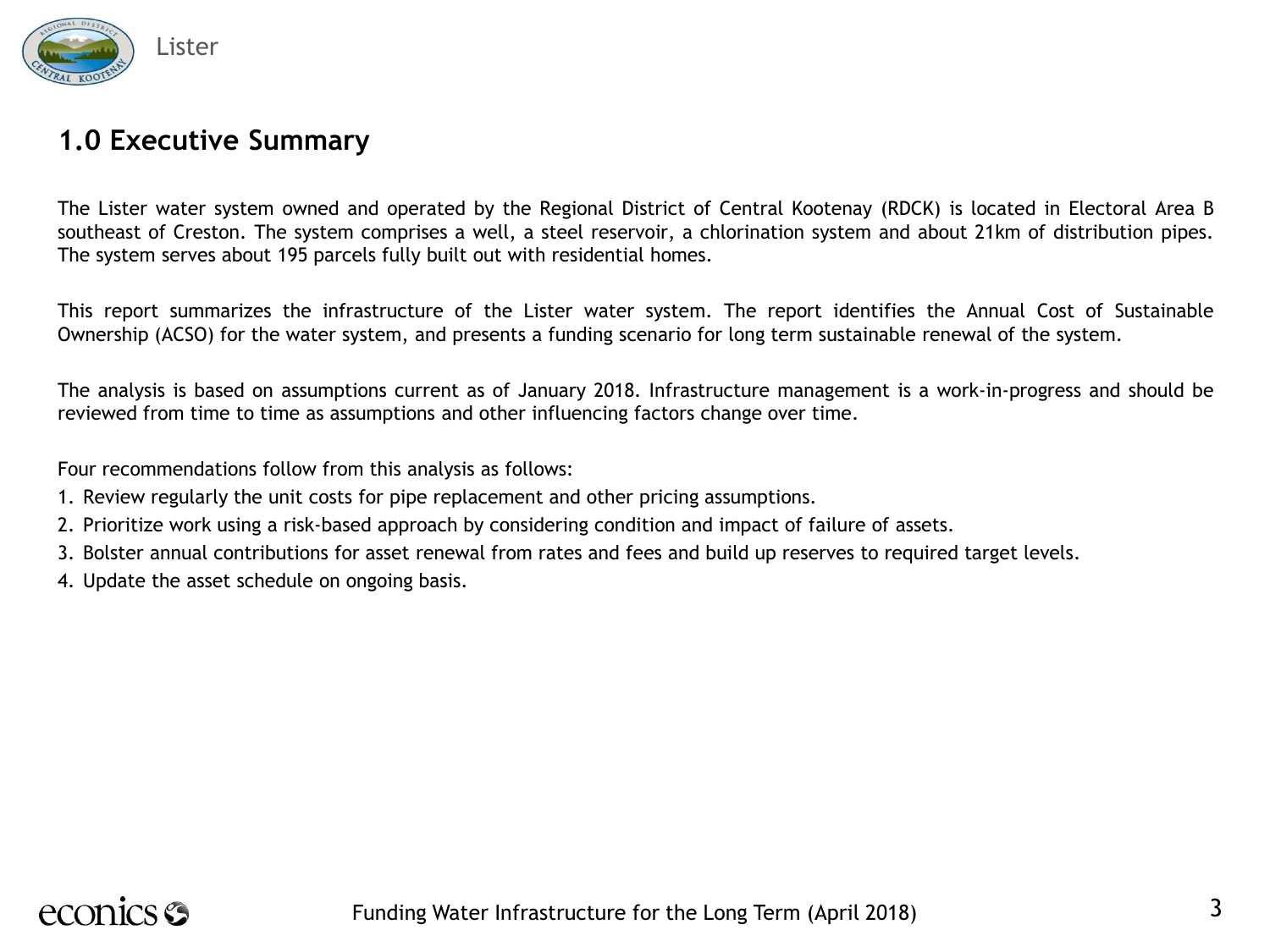

#### **2.0 Best Practices**

The information in this report is developed using an adaptation of best practices, methods and frameworks from several sources. See section 8.0 References for details.



Best practices encourage elected representatives to ensure there are adequate provisions in local government budgets to renew infrastructure when it is required. Sufficient funds should be raised for that purpose and whenever appropriate an infrastructure reserve fund can be used to accumulate funds until they are needed.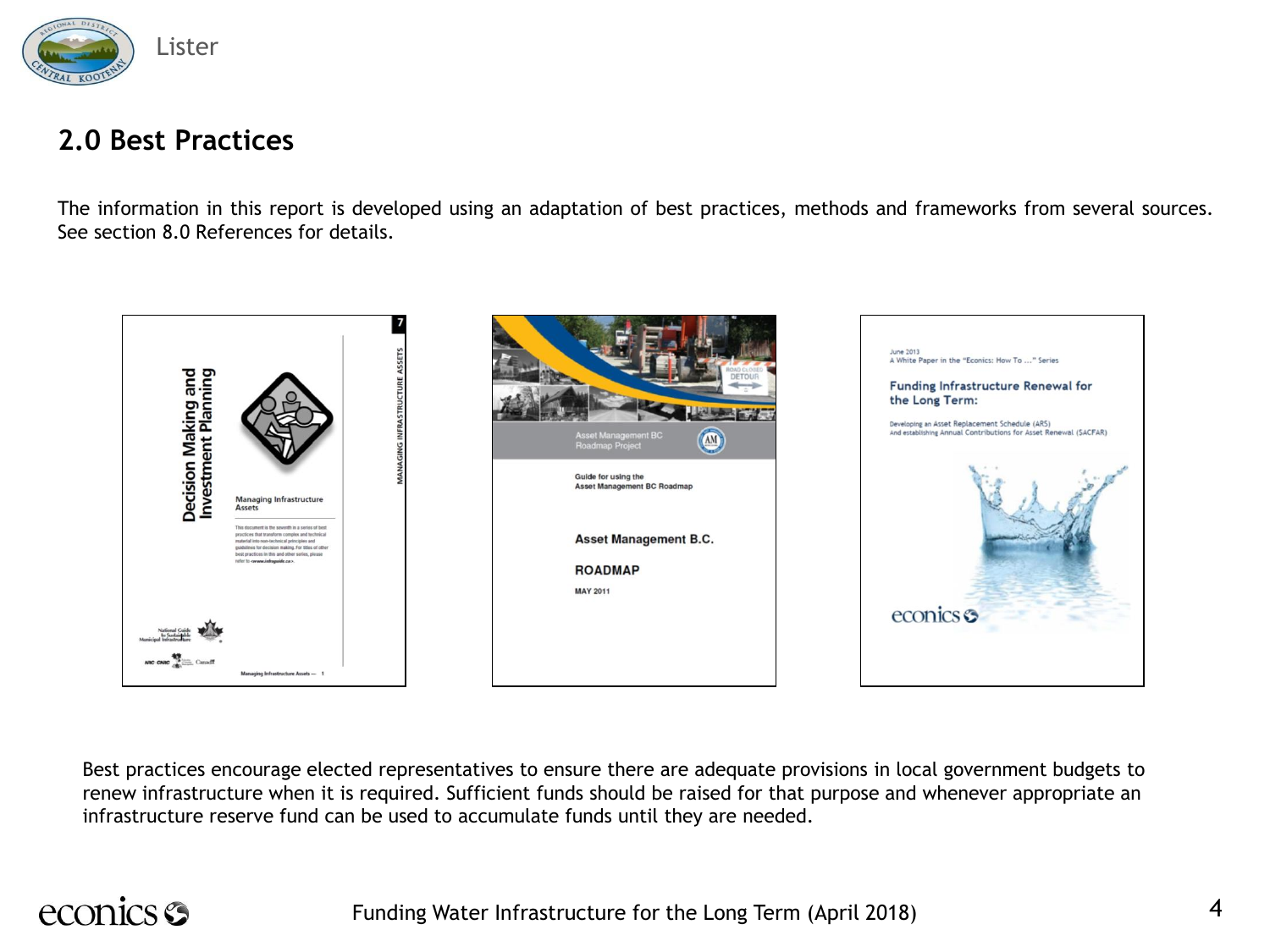

### **3.0 Tangible Capital Asset Reporting**

With the introduction in 2009 of new reporting requirements as per section 3150 of the Public Sector Accounting Board (PSAB) Handbook, local governments are required to report tangible capital assets<sup>1</sup> as assets (versus expenses) in the financial statements as shown below in Table 1.

|                                 | Dec 31, 2015 | Dec 31, 2016 | Dec 31, 2017 |
|---------------------------------|--------------|--------------|--------------|
| <b>Historic Cost</b>            | \$1,410,513  | \$1,351,753  |              |
| <b>Accumulated Depreciation</b> | 416,413      | \$443,408    |              |
| Net Value                       | 994,100      | 908,345      |              |
| Annual Asset Depreciation       | 26,995       | 26,995       |              |

**Table 1: Tangible Capital Asset Value Reported in Financial Statements (2015-2017)**

*Source: RDCK Finance Department*

#### **3.1 Annual Asset Depreciation**

Annual asset depreciation<sup>2</sup> is an accounting term that represents how much an asset's book value reduces every year. It is normally calculated by dividing an asset's historic cost by its estimated service life. Depreciation can be used as an indicator of how much funds should be put aside each year for the eventual future replacement of the asset. However, because asset depreciation does not reflect the effects of inflation, technological advancements or changing standards, relying on depreciation can result in under funded reserves.

- 1. Tangible Capital Assets (TCA) are defined by the Public Sector Accounting Board as a physical asset used in the delivery of service and having a useful life of more than 1 year.
- 2. Is sometimes termed annual asset amortisation.

# econics S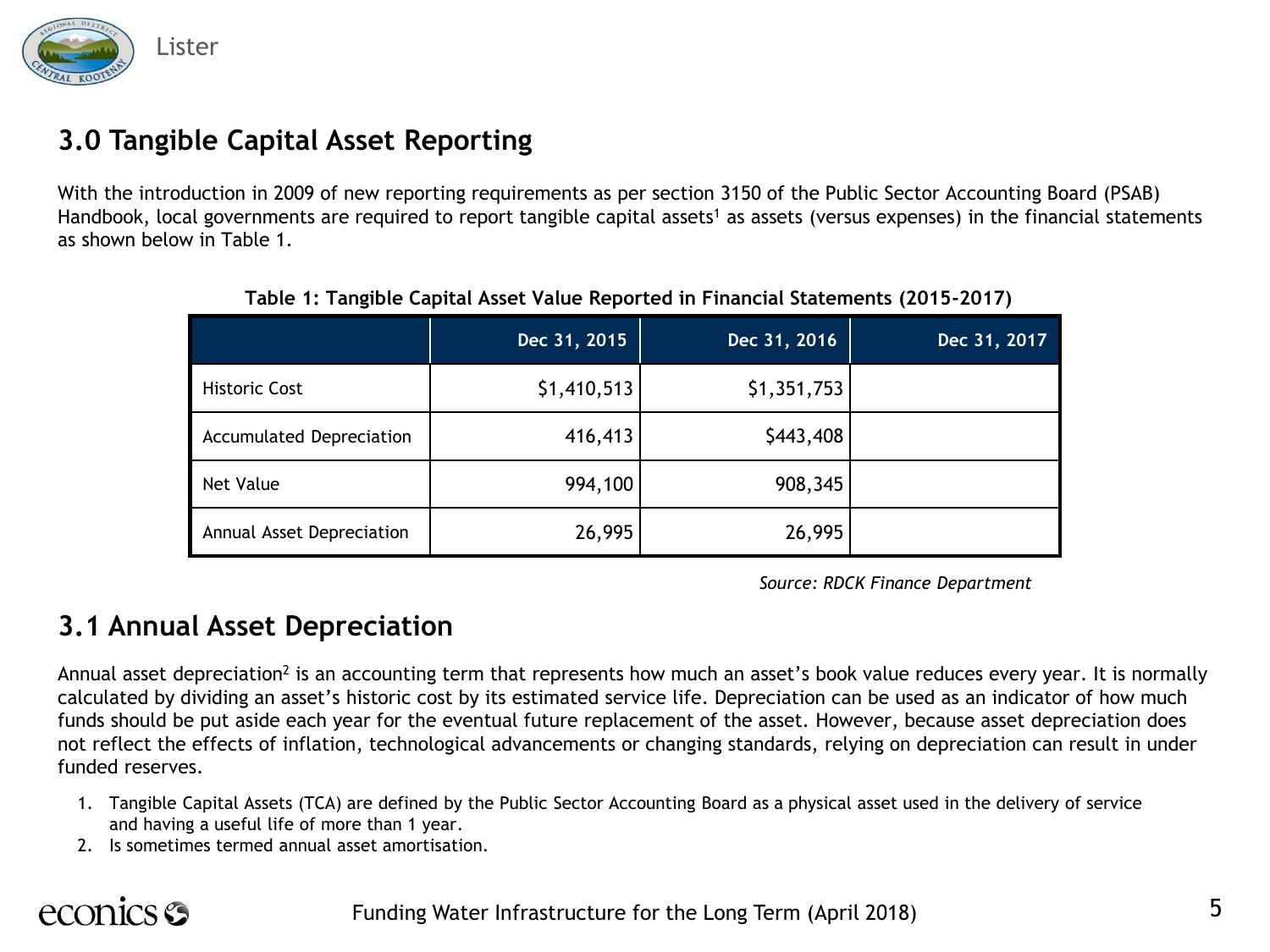

#### **4.0 Asset Inventory**

Lister water infrastructure is summarized here. The total value of the infrastructure and the value of each asset category is shown here in 2017 dollars.



**Figure 1: Lister 2017 WATER Assets Replacement Value: \$14,055,996**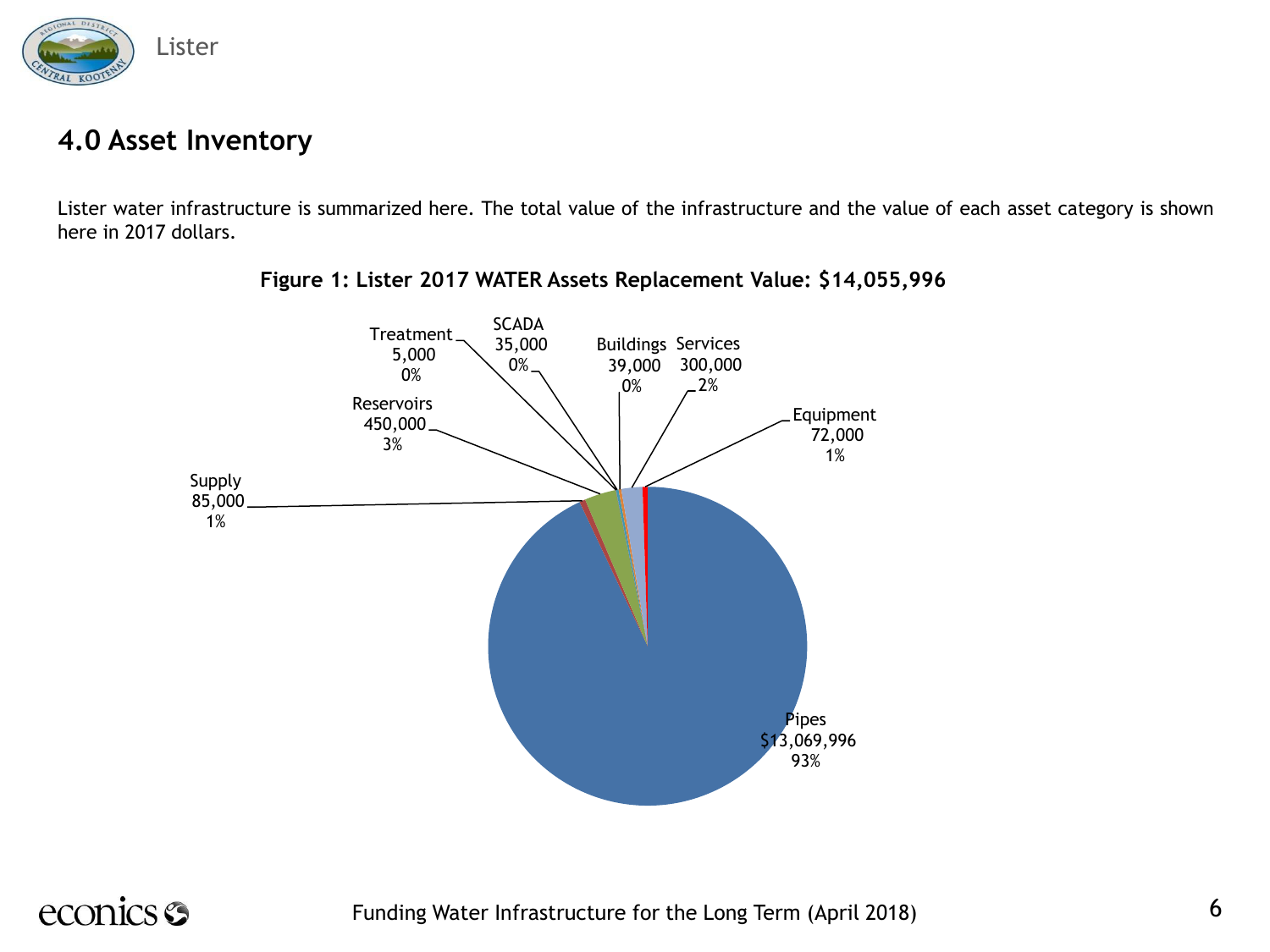

### **4.1 Water Transmission and Distribution Network**

Approximately 23.8 Kms of pipes was installed in Lister since the 1970s.

PVC160-poor Plastic

**Polymer of Vinyl Chloride** 

16,000 m \$800 16,000 m 14,000 m \$700 14,000 m 12,000 m \$600 12,000 m Length of Pipes (m) \$500 Length of Pipes (m) Length of Pipes (m) 10,000 m 10,000 m \$400 8,000 m 8,000 m \$300 6,000 m 6,000 m \$200 4,000 m 4,000 m 2,000 m \$100 2,000 m 0 m \$0 0 m 1960 1970 1980 1990 2000 2010 50 75 100 150 200 250 300 Pipe Diameters in millimeters (mm) In-service dates for pipes **HDPE** PVC160

**Figure 2: Lister Pipe Distribution Network (Length, Material, Diameter)**

*Note: due to minimal availability of records, some in-service dates may be estimated by decade from old maps.* 

# econics <del>S</del>

Funding Water Infrastructure for the Long Term (April 2018)

Replacement Unit Cost \$/m

Replacement Unit Cost \$/

E

**Length Today** Future Length Unit Cost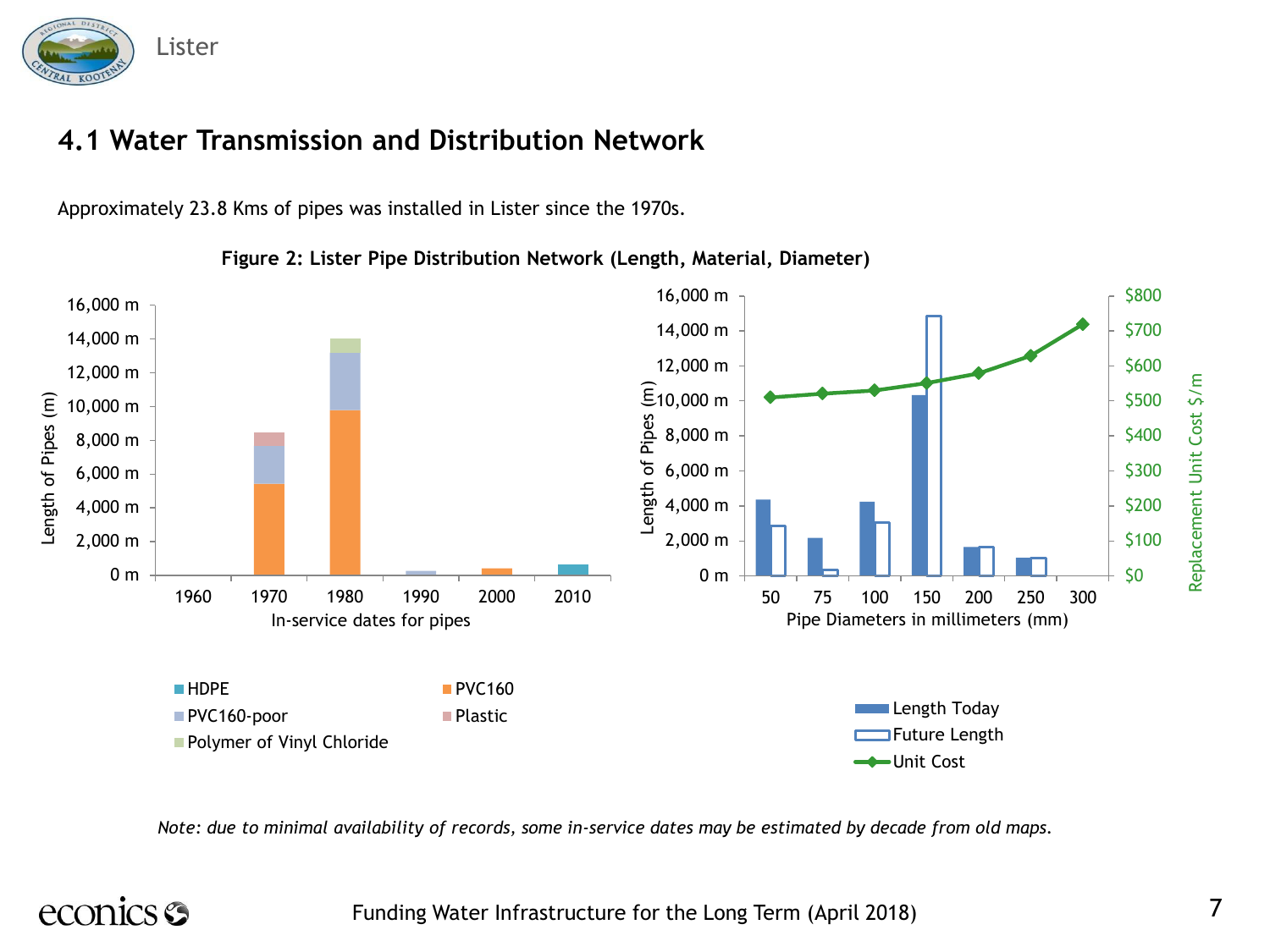

Each length of pipe was plotted on this risk matrix based on its probability and consequence of failure. These were determined by applying a risk and criticality scoring method based on specific data for each pipe including: critical land use affected, water pressure, available fire flows, stream proximity, break history, install quality, install depth and number of connections. Explanation for the application of this method is beyond the scope of this report.

The results shown below in Figure 3 provide a way for RDCK management to alter the expected replacement dates and prioritize work based on highest risk/ highest needs.



**Figure 3: Consequence and Probability of Failure for Distribution Network**

econics <del>S</del>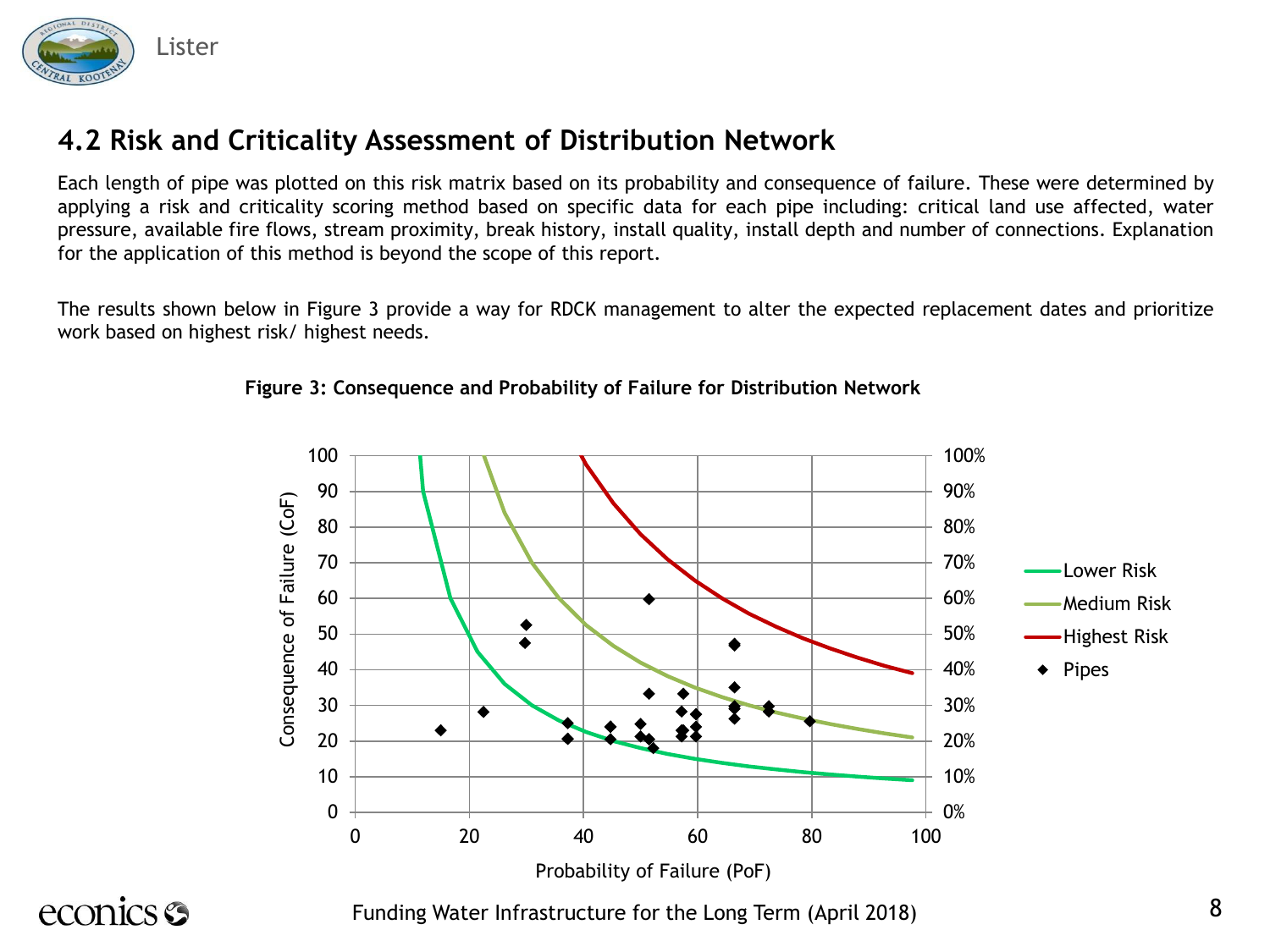

Depending on its position on the risk matrix in figure 3, each pipe's estimated service life will be modified. Low risk pipes (those with a low probability and/or low consequence of failure) will have their service life extended. High risk pipes will have their service life decreased and therefore become a higher priority. Figure 4 below summarizes the application of this service life modifier to the total length of pipes in the system.





# econics **S**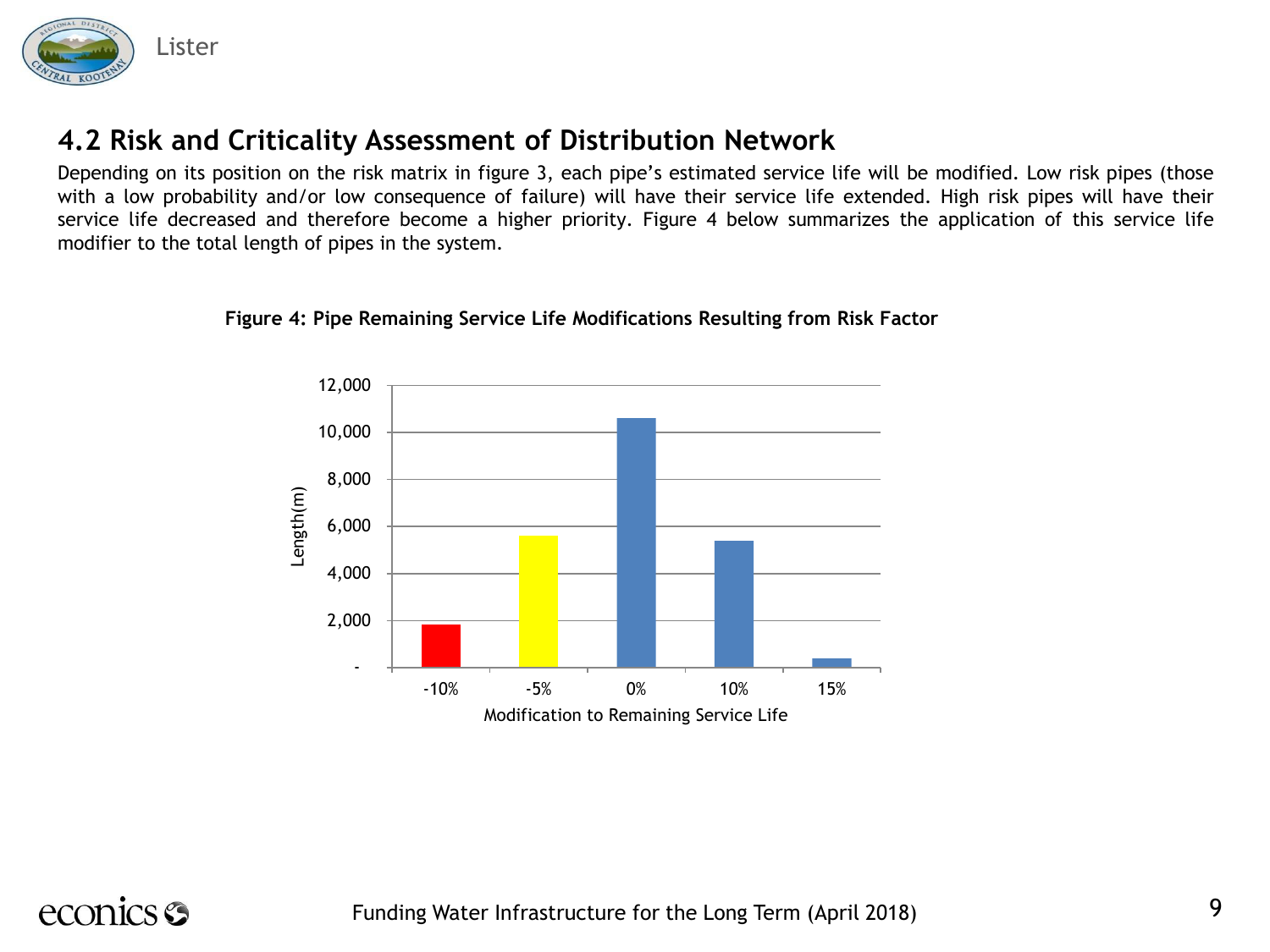

Table 2 below lists the pipes with the highest risk scores based on probability of failure (PoF) and consequence of failure (CoF).

#### **Table 2: Pipes with Highest Risk Factors**

| Item ID     | <b>Description</b> | Qty    | <b>Type</b>    | <b>Diameter</b><br><b>Today</b> | <b>In Service</b><br>Year | PoF             | <b>CoF</b>      | <b>RiskF</b> | <b>Base ESL</b> | <b>RBSL</b> | <b>Next</b><br>Replacemen<br>t Year | <b>Model Replacement</b><br>Value |
|-------------|--------------------|--------|----------------|---------------------------------|---------------------------|-----------------|-----------------|--------------|-----------------|-------------|-------------------------------------|-----------------------------------|
| <b>PN36</b> |                    | 1817.5 | <b>PVC160</b>  | 100                             | 1970                      | 52              | 60              | $-10%$       | 50              | 45          | 2015                                | 963,275.00                        |
| <b>PN11</b> |                    | 512.0  | <b>PVC160</b>  | 50                              | 1970                      | 67              | 47              | $-5%$        | 50              | 47.5        | 2018                                | 261,120.00                        |
| <b>PN14</b> |                    | 927.5  | <b>PVC160</b>  | 150                             | 1970                      | 67              | 47              | $-5%$        | 50              | 47.5        | 2018                                | 511,058.67                        |
| <b>PN15</b> |                    | 273.5  | <b>HDPE</b>    | 50                              | 2015                      | 30 <sup>°</sup> | 53              | $-5%$        | 80              | 76          | 2091                                | 139,494.90                        |
| <b>PN18</b> |                    | 367.2  | <b>PVC160</b>  | 75                              | 1970                      | 52              | 33              | $-5%$        | 50              | 47.5        | 2018                                | 191,290.41                        |
| <b>PN24</b> |                    | 805.6  | PVC160-poor    | 75                              | 1970                      | 73              | 28              | $-5%$        | 30              | 28.5        | 1999                                | 443,902.48                        |
| <b>PN25</b> |                    | 615.3  | PVC160-poor    | 50                              | 1970                      | 73              | 30 <sup>°</sup> | $-5%$        | 30 <sup>°</sup> | 28.5        | 1999                                | 339,030.95                        |
| <b>PN32</b> |                    | 1193.6 | PVC160-poor    | 100                             | 1982                      | 80              | 26              | $-5%$        | 30              | 28.5        | 2011                                | 657,692.68                        |
| <b>PN34</b> |                    | 110.5  | <b>PVC160</b>  | 250                             | 1970                      | 67              | 35 <sub>1</sub> | $-5%$        | 50              | 47.5        | 2018                                | 69,504.50                         |
| <b>PN37</b> |                    | 818.5  | <b>PVC</b>     | 50                              | 1982                      | 58              | 33              | $-5%$        | 80              | 76          | 2058                                | 417,435.00                        |
| <b>PN02</b> |                    | 401.4  | <b>PVC160</b>  | 100                             | 1982                      | 52              | 18 <sup>°</sup> | 0%           | 50              | 50          | 2032                                | 212,731.53                        |
| <b>PN03</b> |                    | 233.1  | <b>PVC160</b>  | 50                              | 2000                      | 50              | 21              | 0%           | 50              | 50          | 2050                                | 118,890.23                        |
| <b>PN05</b> |                    | 186.8  | <b>PVC160</b>  | 50                              | 2000                      | 50              | 25              | 0%           | 50              | 50          | 2050                                | 95,256.82                         |
| <b>PN09</b> |                    | 79.9   | <b>PVC160</b>  | 50                              | 1970                      | 67              | 26              | 0%           | 50              | 50          | 2020                                | 40,738.23                         |
| <b>PN10</b> |                    | 403.0  | <b>PVC160</b>  | 150                             | 1970                      | 52              | 21              | 0%           | 50              | 50          | 2020                                | 222,035.99                        |
| <b>PN12</b> |                    | 399.4  | <b>PVC160</b>  | 150                             | 1970                      | 52              | 21              | 0%           | 50              | 50          | 2020                                | 220,055.99                        |
| <b>PN13</b> |                    | 772.4  | <b>PLASTIC</b> | 50                              | 1970                      | 67              | 30              | 0%           | 50              | 50          | 2020                                | 393,926.86                        |
| <b>PN16</b> |                    | 821.2  | <b>PVC160</b>  | 100                             | 1970                      | 67              | 29              | 0%           | 50              | 50          | 2020                                | 435,227.79                        |
| <b>PN21</b> |                    | 2000.1 | <b>PVC160</b>  | 150                             | 1982                      | 60              | 28              | 0%           | 50              | 50          | 2032                                | 1,102,046.96                      |
| <b>PN22</b> |                    | 789.9  | <b>PVC160</b>  | 150                             | 1982                      | 60              | 24              | 0%           | 50              | 50          | 2032                                | 435,235.12                        |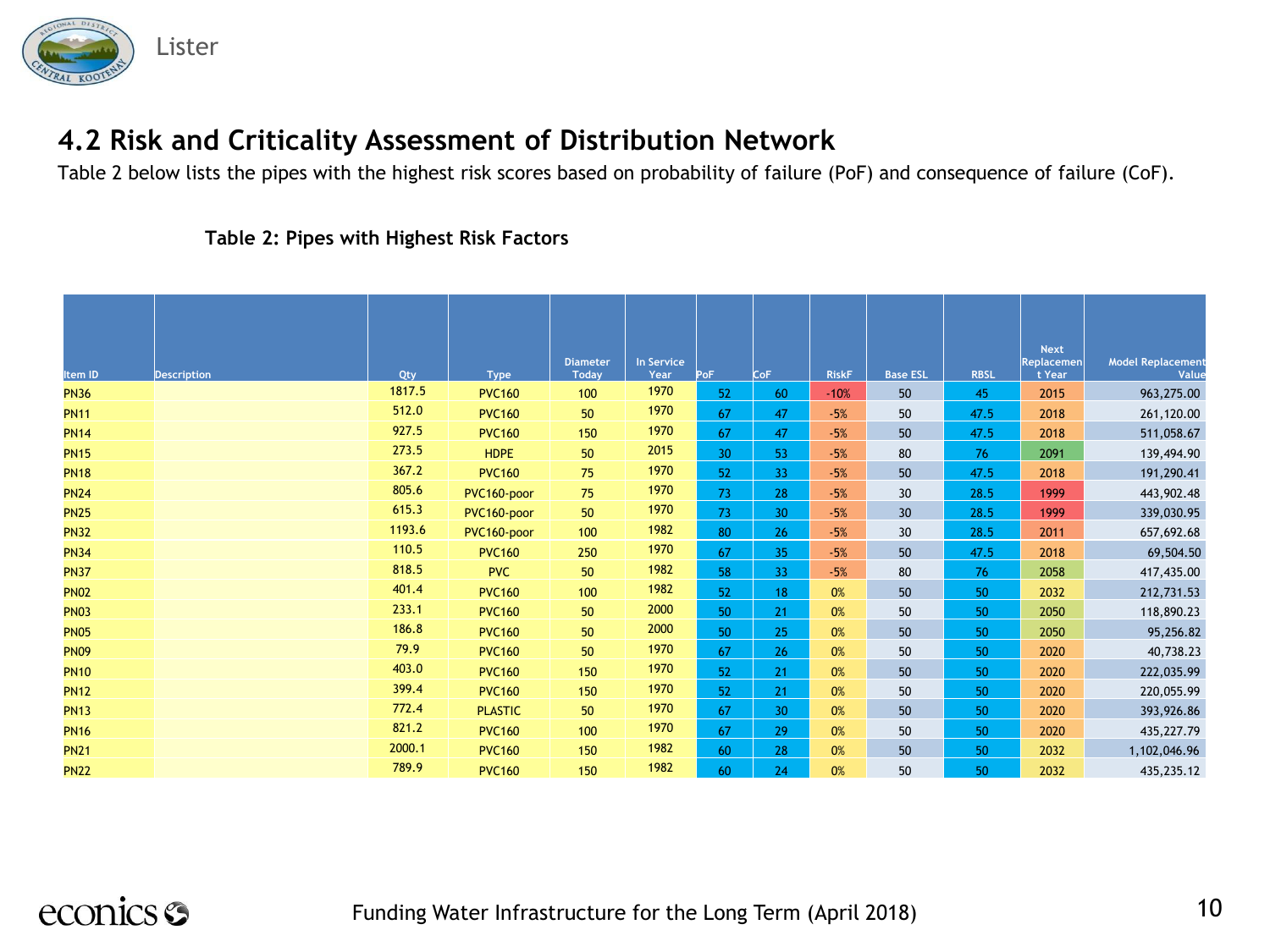

Table 3 below lists the pipes with the highest probability of failure (PoF).

#### **Table 3: Pipes with Highest Probability of Failure**

| Item ID     | <b>Description</b> | Qty    | <b>Type</b>    | <b>Diameter</b><br><b>Todav</b> | In Service<br>Year | PoF | <b>CoF</b>      | <b>RiskF</b> | <b>Base ESL</b> | <b>RBSL</b>     | <b>Next</b><br>Replacemen<br>t Year | <b>Model Replacement</b><br>Value |
|-------------|--------------------|--------|----------------|---------------------------------|--------------------|-----|-----------------|--------------|-----------------|-----------------|-------------------------------------|-----------------------------------|
| <b>PN32</b> |                    | 1193.6 | PVC160-poor    | 100                             | 1982               | 80  | 26              | $-5%$        | 30              | 28.5            | 2011                                | 657,692.68                        |
| <b>PN24</b> |                    | 805.6  | PVC160-poor    | 75                              | 1970               | 73  | 28              | $-5%$        | 30              | 28.5            | 1999                                | 443,902.48                        |
| <b>PN25</b> |                    | 615.3  | PVC160-poor    | 50                              | 1970               | 73  | 30 <sup>°</sup> | $-5%$        | 30              | 28.5            | 1999                                | 339,030.95                        |
| <b>PN11</b> |                    | 512.0  | <b>PVC160</b>  | 50                              | 1970               | 67  | 47              | $-5%$        | 50              | 47.5            | 2018                                | 261,120.00                        |
| <b>PN14</b> |                    | 927.5  | <b>PVC160</b>  | 150                             | 1970               | 67  | 47              | $-5%$        | 50              | 47.5            | 2018                                | 511,058.67                        |
| <b>PN34</b> |                    | 110.5  | <b>PVC160</b>  | 250                             | 1970               | 67  | 35 <sub>1</sub> | $-5%$        | 50              | 47.5            | 2018                                | 69,504.50                         |
| <b>PN09</b> |                    | 79.9   | <b>PVC160</b>  | 50                              | 1970               | 67  | 26              | 0%           | 50              | 50              | 2020                                | 40,738.23                         |
| <b>PN13</b> |                    | 772.4  | <b>PLASTIC</b> | 50                              | 1970               | 67  | 30 <sup>°</sup> | 0%           | 50              | 50              | 2020                                | 393,926.86                        |
| <b>PN16</b> |                    | 821.2  | <b>PVC160</b>  | 100                             | 1970               | 67  | 29              | 0%           | 50              | 50              | 2020                                | 435,227.79                        |
| <b>PN21</b> |                    | 2000.1 | <b>PVC160</b>  | 150                             | 1982               | 60  | 28              | 0%           | 50              | 50              | 2032                                | 1,102,046.96                      |
| <b>PN22</b> |                    | 789.9  | <b>PVC160</b>  | 150                             | 1982               | 60  | 24              | 0%           | 50              | 50              | 2032                                | 435,235.12                        |
| <b>PN23</b> |                    | 1199.1 | <b>PVC160</b>  | 150                             | 1982               | 60  | 28              | 0%           | 50              | 50              | 2032                                | 660,728.63                        |
| <b>PN27</b> |                    | 272.7  | PVC160-poor    | 50                              | 1994               | 60  | 21              | 0%           | 30              | 30              | 2024                                | 150,237.15                        |
| <b>PN37</b> |                    | 818.5  | <b>PVC</b>     | 50                              | 1982               | 58  | 33              | $-5%$        | 80              | 76              | 2058                                | 417,435.00                        |
| <b>PN28</b> |                    | 830.3  | PVC160-poor    | 150                             | 1970               | 58  | 23              | 0%           | 30              | 30              | 2000                                | 457,513.74                        |
| <b>PN26</b> |                    | 1011.8 | PVC160-poor    | 75                              | 1982               | 57  | 28              | 0%           | 30              | 30 <sup>°</sup> | 2012                                | 557,482.03                        |
| <b>PN30</b> |                    | 608.4  | PVC160-poor    | 150                             | 1982               | 57  | 23              | 0%           | 30              | 30 <sup>°</sup> | 2012                                | 335,220.59                        |
| <b>PN31</b> |                    | 601.6  | PVC160-poor    | 50                              | 1982               | 57  | 21              | 0%           | 30              | 30              | 2012                                | 331,468.09                        |
| <b>PN02</b> |                    | 401.4  | <b>PVC160</b>  | 100                             | 1982               | 52  | 18              | 0%           | 50              | 50              | 2032                                | 212,731.53                        |
| <b>PN36</b> |                    | 1817.5 | <b>PVC160</b>  | 100                             | 1970               | 52  | 60              | $-10%$       | 50              | 45              | 2015                                | 963,275.00                        |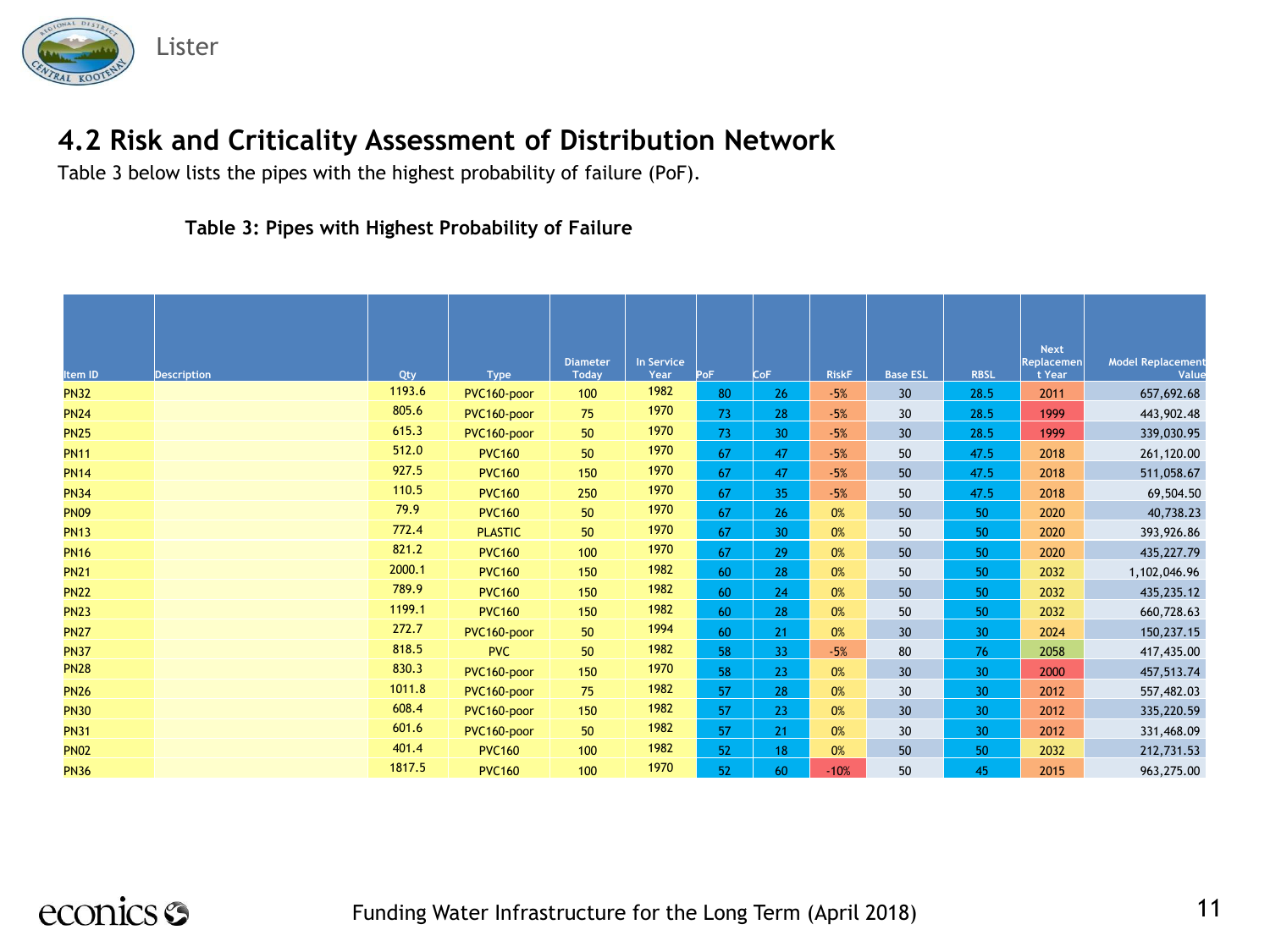

Table 4 below lists the pipes with the highest consequence of failure (CoF).

#### **Table 4: Pipes with Highest Consequence of Failure**

| Item ID     | <b>Description</b>    | Qty    | <b>Type</b>    | <b>Diameter</b><br><b>Todav</b> | In Service<br>Year | PoF             | CoF             | <b>RiskF</b> | <b>Base ESL</b> | <b>RBSL</b> | <b>Next</b><br><b>Replacemen</b><br>t Year | <b>Model Replacement</b><br>Value |
|-------------|-----------------------|--------|----------------|---------------------------------|--------------------|-----------------|-----------------|--------------|-----------------|-------------|--------------------------------------------|-----------------------------------|
| <b>PN36</b> |                       | 1817.5 | <b>PVC160</b>  | 100                             | 1970               | 52              | 60              | $-10%$       | 50              | 45          | 2015                                       | 963,275.00                        |
| <b>PN15</b> |                       | 273.5  | <b>HDPE</b>    | 50                              | 2015               | 30 <sup>°</sup> | 53              | $-5%$        | 80              | 76          | 2091                                       | 139,494.90                        |
| <b>PN01</b> |                       | 939.6  | <b>PVC160</b>  | 250                             | 1982               | 30 <sup>°</sup> | 48              | 10%          | 50              | 55          | 2037                                       | 591,021.55                        |
| <b>PN11</b> |                       | 512.0  | <b>PVC160</b>  | 50                              | 1970               | 67              | 47              | $-5%$        | 50              | 47.5        | 2018                                       | 261,120.00                        |
| <b>PN14</b> |                       | 927.5  | <b>PVC160</b>  | 150                             | 1970               | 67              | 47              | $-5%$        | 50              | 47.5        | 2018                                       | 511,058.67                        |
| <b>PN34</b> |                       | 110.5  | <b>PVC160</b>  | 250                             | 1970               | 67              | 35 <sub>1</sub> | $-5%$        | 50              | 47.5        | 2018                                       | 69,504.50                         |
| <b>PN37</b> |                       | 818.5  | <b>PVC</b>     | 50                              | 1982               | 58              | 33 <sup>°</sup> | $-5%$        | 80              | 76          | 2058                                       | 417,435.00                        |
| <b>PN18</b> |                       | 367.2  | <b>PVC160</b>  | 75                              | 1970               | 52              | 33 <sup>°</sup> | $-5%$        | 50              | 47.5        | 2018                                       | 191,290.41                        |
| <b>PN25</b> |                       | 615.3  | PVC160-poor    | 50                              | 1970               | 73              | 30 <sup>°</sup> | $-5%$        | 30 <sup>°</sup> | 28.5        | 1999                                       | 339,030.95                        |
| <b>PN13</b> |                       | 772.4  | <b>PLASTIC</b> | 50                              | 1970               | 67              | 30 <sup>°</sup> | 0%           | 50              | 50          | 2020                                       | 393,926.86                        |
| <b>PN16</b> |                       | 821.2  | <b>PVC160</b>  | 100                             | 1970               | 67              | 29              | 0%           | 50              | 50          | 2020                                       | 435,227.79                        |
| <b>PN24</b> |                       | 805.6  | PVC160-poor    | 75                              | 1970               | 73              | 28              | $-5%$        | 30              | 28.5        | 1999                                       | 443,902.48                        |
| <b>PN26</b> |                       | 1011.8 | PVC160-poor    | 75                              | 1982               | 57              | 28              | 0%           | 30              | 30          | 2012                                       | 557,482.03                        |
| <b>PN35</b> | Reservoir outlet pipe | 196.9  | <b>HDPE</b>    | 200                             | 2012               | 23              | 28              | 15%          | 80              | 92          | 2104                                       | 114,005.10                        |
| <b>PN21</b> |                       | 2000.1 | <b>PVC160</b>  | 150                             | 1982               | 60              | 28              | 0%           | 50              | 50          | 2032                                       | 1,102,046.96                      |
| <b>PN23</b> |                       | 1199.1 | <b>PVC160</b>  | 150                             | 1982               | 60              | 28              | 0%           | 50              | 50          | 2032                                       | 660,728.63                        |
| <b>PN09</b> |                       | 79.9   | <b>PVC160</b>  | 50                              | 1970               | 67              | 26              | 0%           | 50              | 50          | 2020                                       | 40,738.23                         |
| <b>PN32</b> |                       | 1193.6 | PVC160-poor    | 100                             | 1982               | 80              | 26              | $-5%$        | 30              | 28.5        | 2011                                       | 657,692.68                        |
| <b>PN20</b> |                       | 774.2  | <b>PVC160</b>  | 150                             | 1982               | 37              | 25              | 10%          | 50              | 55          | 2037                                       | 426,565.13                        |
| <b>PN05</b> |                       | 186.8  | <b>PVC160</b>  | 50                              | 2000               | 50              | 25              | 0%           | 50              | 50          | 2050                                       | 95,256.82                         |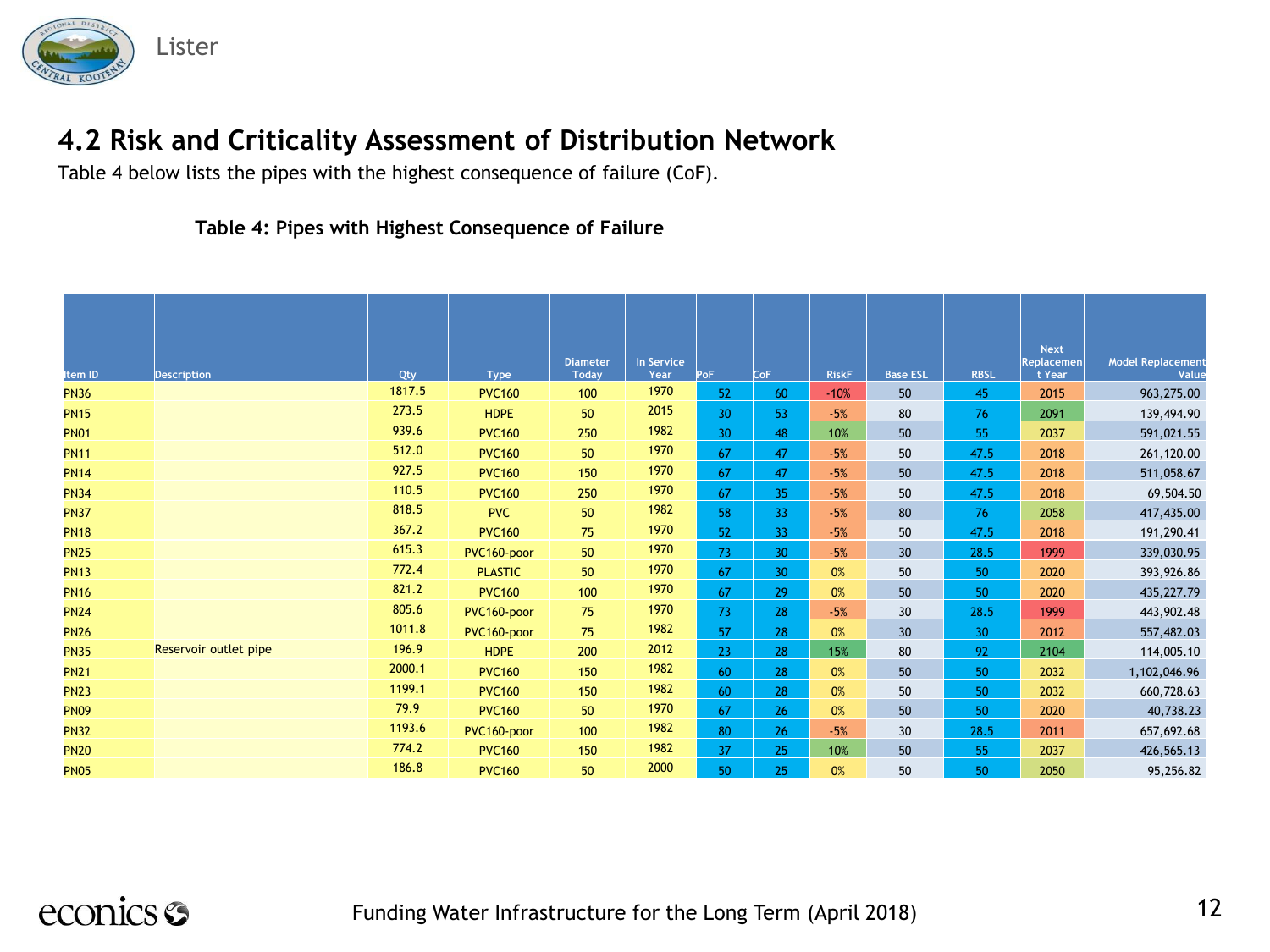

Table 5 below lists the pipes in order of soonest planned for replacement.

#### **Table 5: Next Pipes Due for Replacement**

| Item ID     | <b>Description</b> | Qty    | <b>Type</b>    | <b>Diameter</b><br><b>Today</b> | In Service<br>Year | PoF | CoF             | <b>RiskF</b> | <b>Base ESL</b> | <b>RBSL</b>     | <b>Next</b><br>Replacemen<br>t Year | <b>Model Replacement</b><br>Value |
|-------------|--------------------|--------|----------------|---------------------------------|--------------------|-----|-----------------|--------------|-----------------|-----------------|-------------------------------------|-----------------------------------|
| <b>PN25</b> |                    | 615.3  | PVC160-poor    | 50                              | 1970               | 73  | 30 <sup>°</sup> | $-5%$        | 30              | 28.5            | 1999                                | 339,030.95                        |
| <b>PN24</b> |                    | 805.6  | PVC160-poor    | 75                              | 1970               | 73  | 28              | $-5%$        | 30              | 28.5            | 1999                                | 443,902.48                        |
| <b>PN28</b> |                    | 830.3  | PVC160-poor    | 150                             | 1970               | 58  | 23              | 0%           | 30 <sup>°</sup> | 30              | 2000                                | 457,513.74                        |
| <b>PN32</b> |                    | 1193.6 | PVC160-poor    | 100                             | 1982               | 80  | 26 <sup>2</sup> | $-5%$        | 30              | 28.5            | 2011                                | 657,692.68                        |
| <b>PN26</b> |                    | 1011.8 | PVC160-poor    | 75                              | 1982               | 57  | 28              | 0%           | 30 <sup>°</sup> | 30 <sup>°</sup> | 2012                                | 557,482.03                        |
| <b>PN30</b> |                    | 608.4  | PVC160-poor    | 150                             | 1982               | 57  | 23              | 0%           | 30              | 30 <sup>°</sup> | 2012                                | 335,220.59                        |
| <b>PN31</b> |                    | 601.6  | PVC160-poor    | 50                              | 1982               | 57  | 21              | 0%           | 30 <sup>°</sup> | 30 <sup>°</sup> | 2012                                | 331,468.09                        |
| <b>PN36</b> |                    | 1817.5 | <b>PVC160</b>  | 100                             | 1970               | 52  | 60              | $-10%$       | 50              | 45              | 2015                                | 963,275.00                        |
| <b>PN11</b> |                    | 512.0  | <b>PVC160</b>  | 50                              | 1970               | 67  | 47              | $-5%$        | 50              | 47.5            | 2018                                | 261,120.00                        |
| <b>PN14</b> |                    | 927.5  | <b>PVC160</b>  | 150                             | 1970               | 67  | 47              | $-5%$        | 50              | 47.5            | 2018                                | 511,058.67                        |
| <b>PN34</b> |                    | 110.5  | <b>PVC160</b>  | 250                             | 1970               | 67  | 35 <sub>1</sub> | $-5%$        | 50              | 47.5            | 2018                                | 69,504.50                         |
| <b>PN18</b> |                    | 367.2  | <b>PVC160</b>  | 75                              | 1970               | 52  | 33              | $-5%$        | 50              | 47.5            | 2018                                | 191,290.41                        |
| <b>PN13</b> |                    | 772.4  | <b>PLASTIC</b> | 50                              | 1970               | 67  | 30 <sup>°</sup> | 0%           | 50              | 50              | 2020                                | 393,926.86                        |
| <b>PN16</b> |                    | 821.2  | <b>PVC160</b>  | 100                             | 1970               | 67  | 29              | 0%           | 50              | 50              | 2020                                | 435,227.79                        |
| <b>PN09</b> |                    | 79.9   | <b>PVC160</b>  | 50                              | 1970               | 67  | 26              | 0%           | 50              | 50              | 2020                                | 40,738.23                         |
| <b>PN10</b> |                    | 403.0  | <b>PVC160</b>  | 150                             | 1970               | 52  | 21              | 0%           | 50              | 50              | 2020                                | 222,035.99                        |
| <b>PN12</b> |                    | 399.4  | <b>PVC160</b>  | 150                             | 1970               | 52  | 21              | 0%           | 50              | 50              | 2020                                | 220,055.99                        |
| <b>PN27</b> |                    | 272.7  | PVC160-poor    | 50                              | 1994               | 60  | 21              | 0%           | 30              | 30              | 2024                                | 150,237.15                        |
| <b>PN21</b> |                    | 2000.1 | <b>PVC160</b>  | 150                             | 1982               | 60  | 28              | 0%           | 50              | 50              | 2032                                | 1,102,046.96                      |
| <b>PN23</b> |                    | 1199.1 | <b>PVC160</b>  | 150                             | 1982               | 60  | 28              | 0%           | 50              | 50              | 2032                                | 660,728.63                        |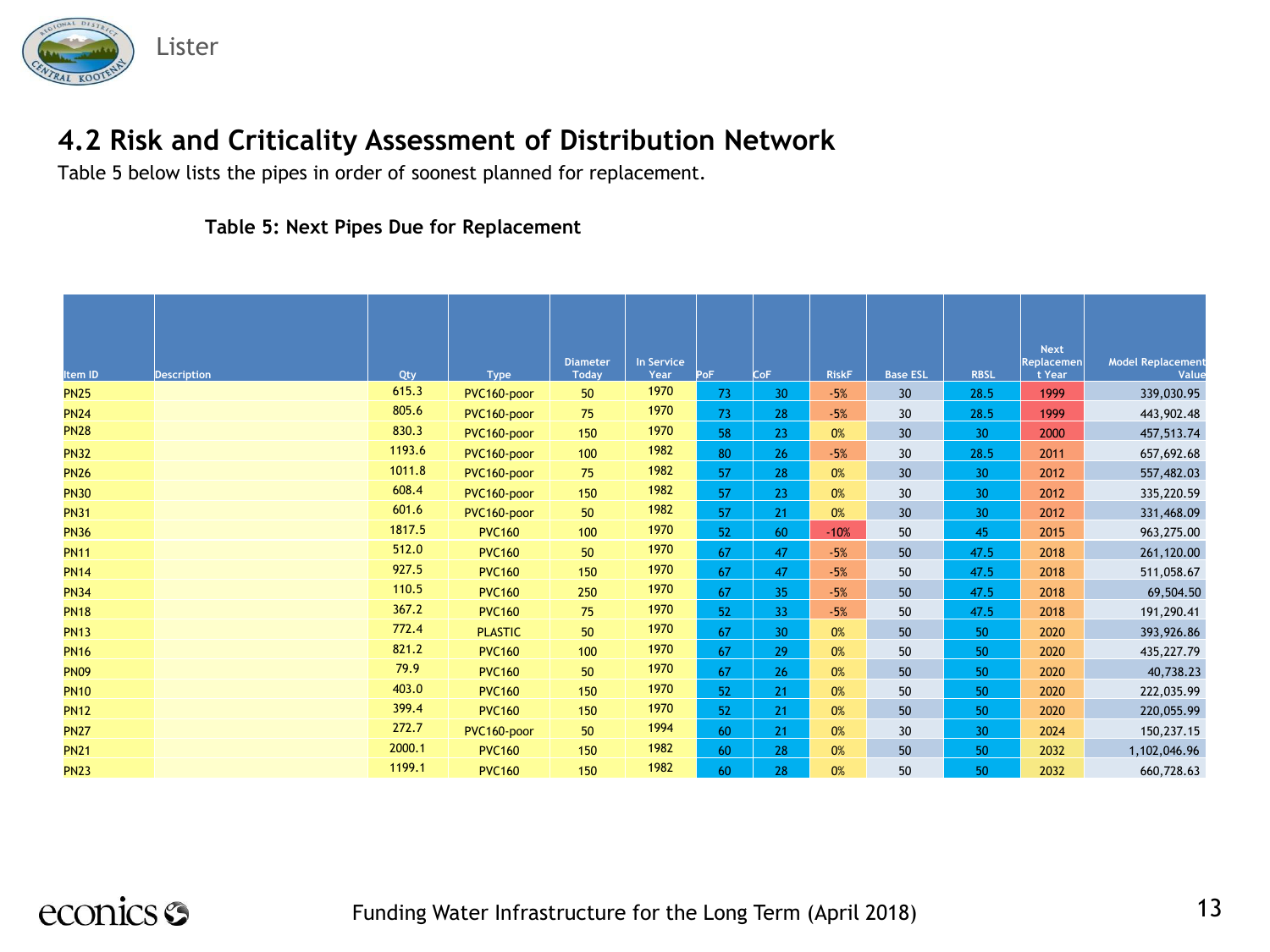

### **5.0 Annual Cost of Sustainable Ownership (ACSO)**

Because things wear out over time and with constant use, including water infrastructure, it makes sense that eventually they will need to be replaced. Replacing infrastructure is often very expensive so it is typically desirable to put funds aside during the life of the infrastructure so that funds are available when needed. So a question that infrastructurebased organizations should ask is: *how much should be contributed annually to keep up with the asset wear*?

This question can be answered in different ways. Some look to the financial statements to find the annual asset depreciation amount. Although conveniently available in any financial statement, this figure likely does not accurately answer the question. Asset depreciation is useful for determining the net value of assets on the books. Because depreciation is based on historic cost, it doesn't reflect present day costs and therefore under represents actual wear and tear.



Assets wear out over time and eventually need to be replaced.

Another approach in determining *annual asset wear* is to determine the present day replacement value of the assets and take a percentage, say 1% or 2% of that value. Establishing 1% as the average annual wear and tear cost implies that the entire asset base is replaced, on average, every 100 years (every 50 years at 2%). This is easy to calculate if you have present day valuations for the assets. However this method makes a broad assumption about estimated service life (ESL) of assets. In fact, different asset types have different ESLs.

In a more refined approach, instead of aggregating ESL, an asset replacement schedule is developed itemizing each asset along with their specific ESLs. In this way, the replacement time frames for each asset can be accounted for separately. This approach enables a risk-based approach to determining replacement time frames. For example, assets of the same class that are in good condition may have delayed replacement despite reaching their ESL.

See Appendix A for a more detailed discussion on Annual Cost of Sustainable Ownership.

# econics <del>S</del>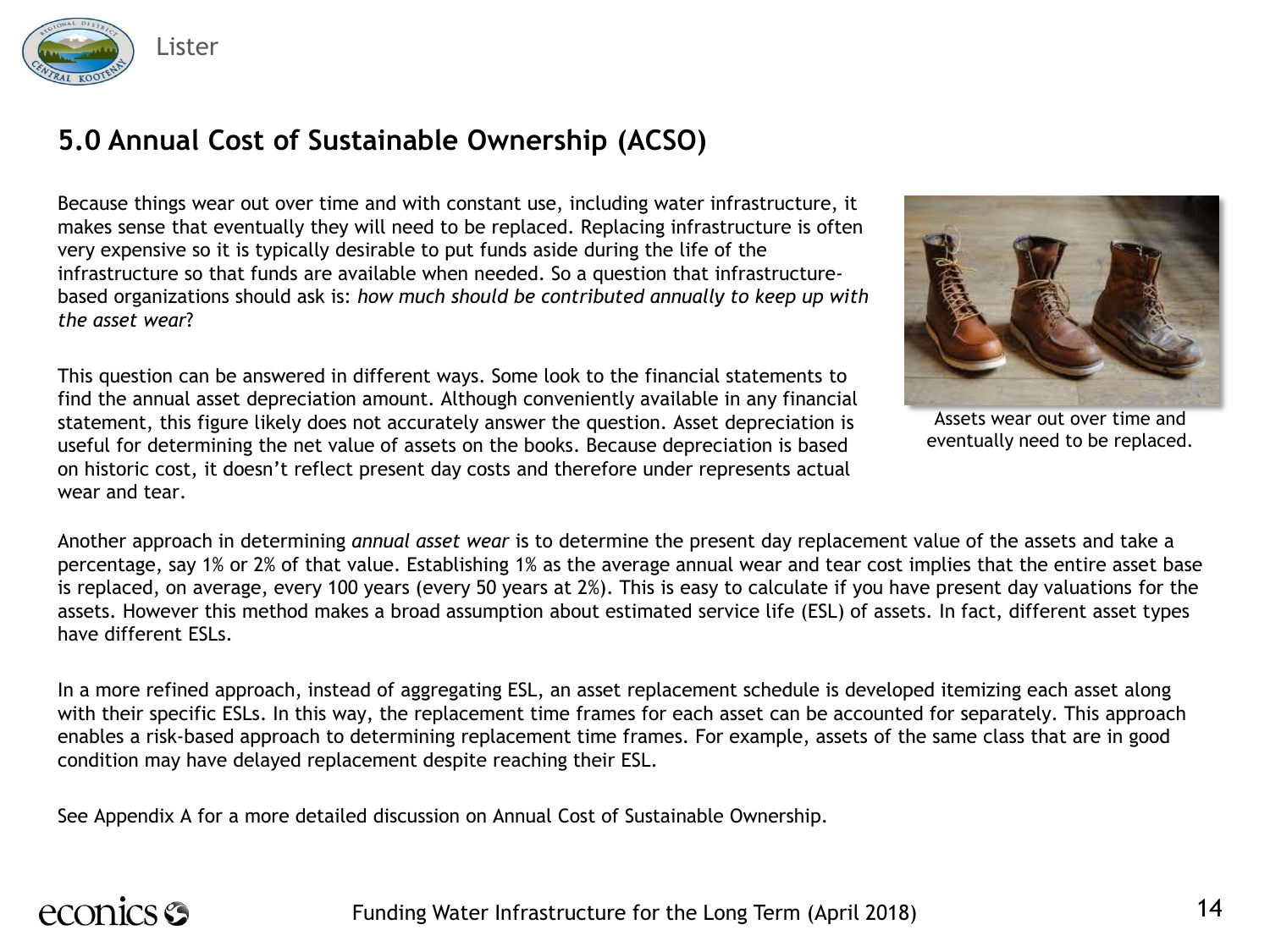

### **5.0 Annual Cost of Sustainable Ownership (continued)**

Recall the annual asset depreciation which was discussed earlier in section 3.0. This figure is an indication of annual wear and tear but is based on historic cost and does not reflect replacement cost in present day terms.

Another approach to determine annual cost of sustainable ownership is to use a figure between 1% and 2% of the total system replacement value. This implies the aggregate estimated service life of the system is between 50 and 100 years.



To get a more refined figure, instead of taking an aggregate approach, an asset replacement schedule is developed and each asset's estimated service life is taken into account separately. See Appendix A for a more detailed discussion on Annual Cost of Sustainable Ownership.



# econics **S**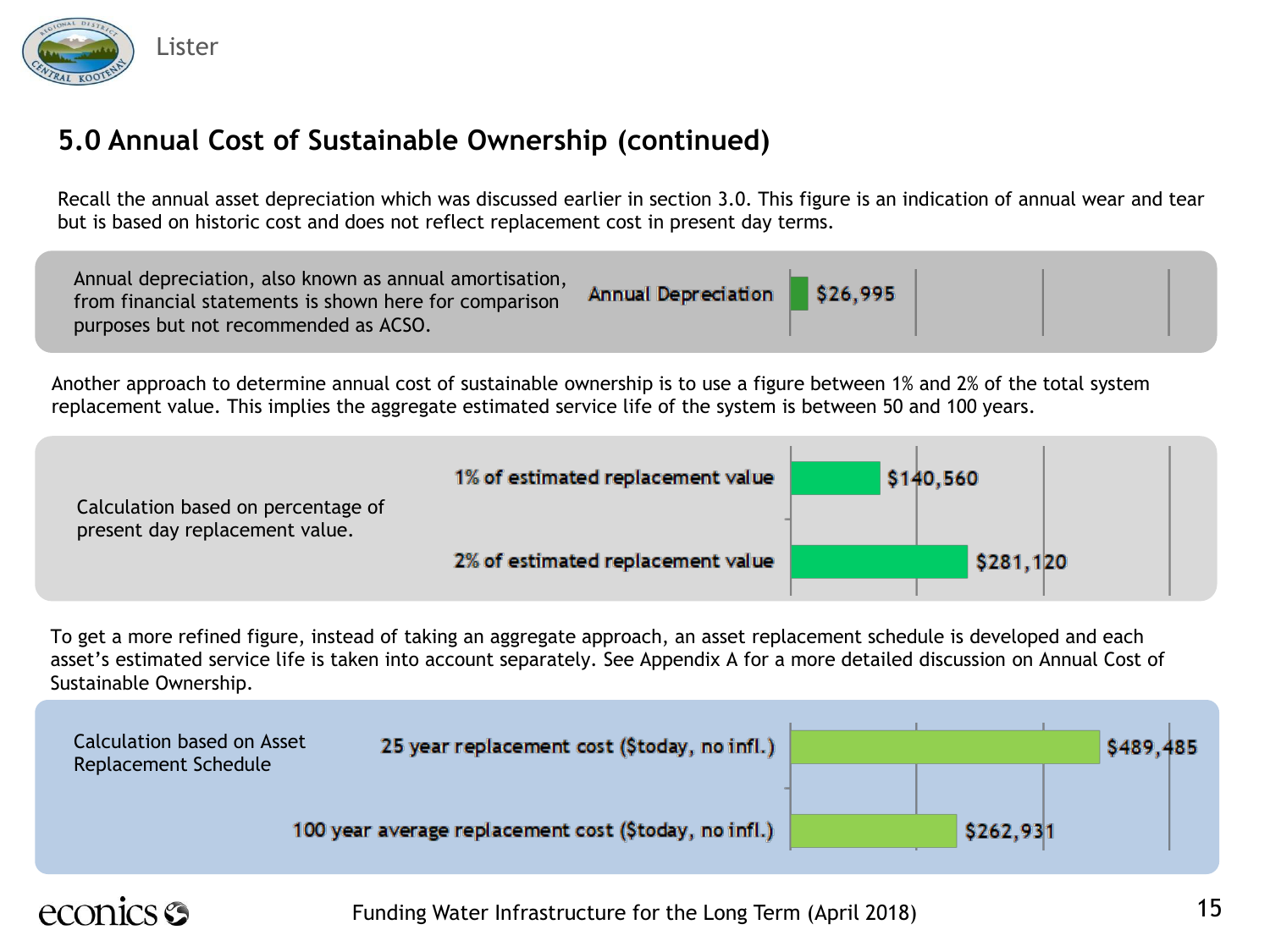

## **5.0 Annual Cost of Sustainable Ownership (continued) 5.1 Asset Replacement Schedule**

This chart summarizes the Asset Replacement Schedule (ARS) 25 year period projection of asset replacement. The average cost over the 25 year period, also termed the Annual Cost of Sustainable Ownership (ACSO) is shown by the dash line.



#### **Figure 5: Lister 25 Year Asset Replacement Schedule**

Figures are in 2017\$ and not adjusted for inflation.

econics <del>S</del>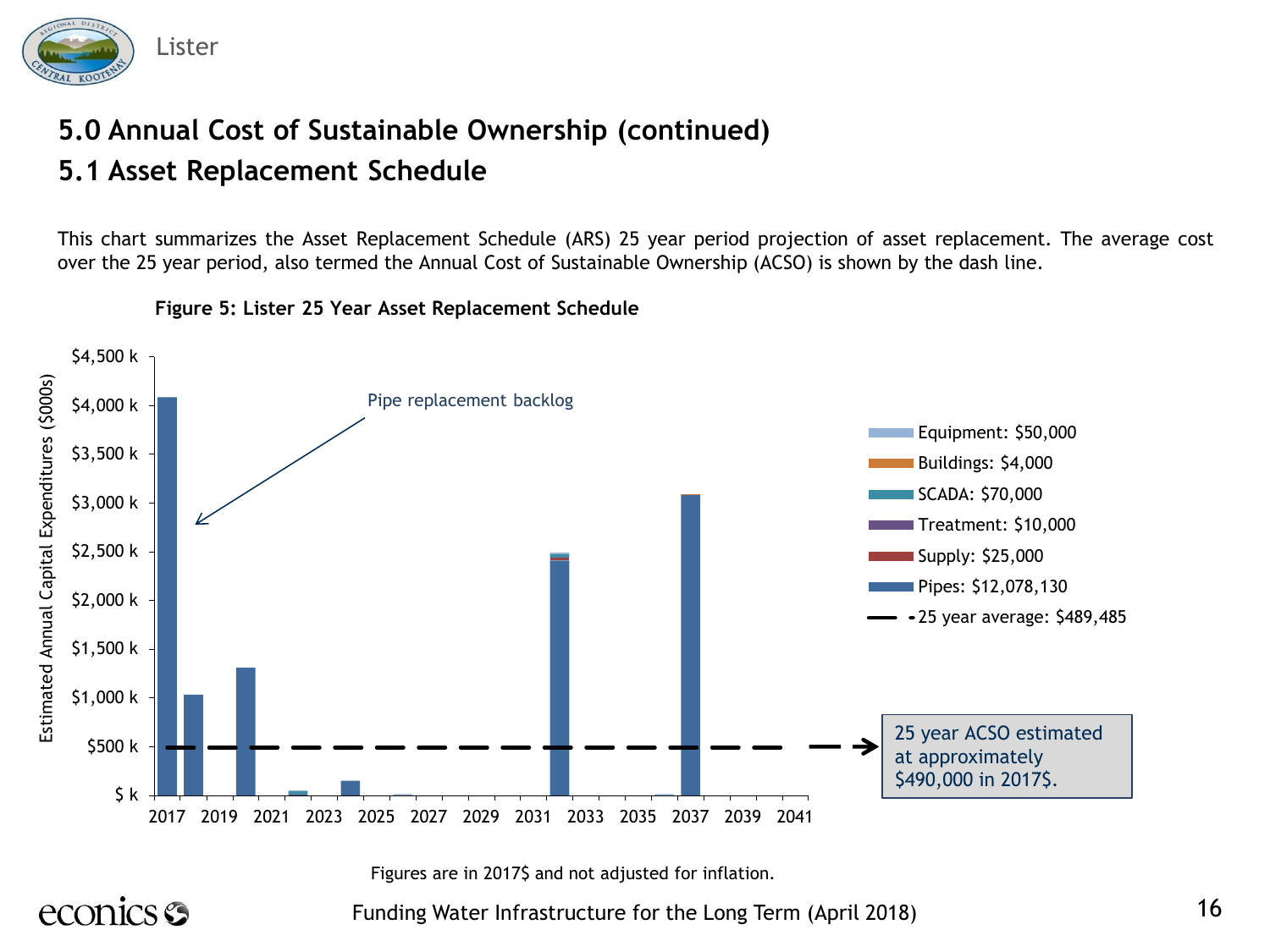

## **5.0 Annual Cost of Sustainable Ownership (continued) 5.1 Asset Replacement Schedule (continued)**

This chart summarizes the Asset Replacement Schedule (ARS) 100 year period projection of asset replacement. The average cost over the 100 year period, also termed the Annual Cost of Sustainable Ownership (ACSO) is shown by the dash line.



**Figure 6: Lister 100 Year Asset Replacement Schedule**

Figures are in 2017\$ and not adjusted for inflation.

econics <del>S</del>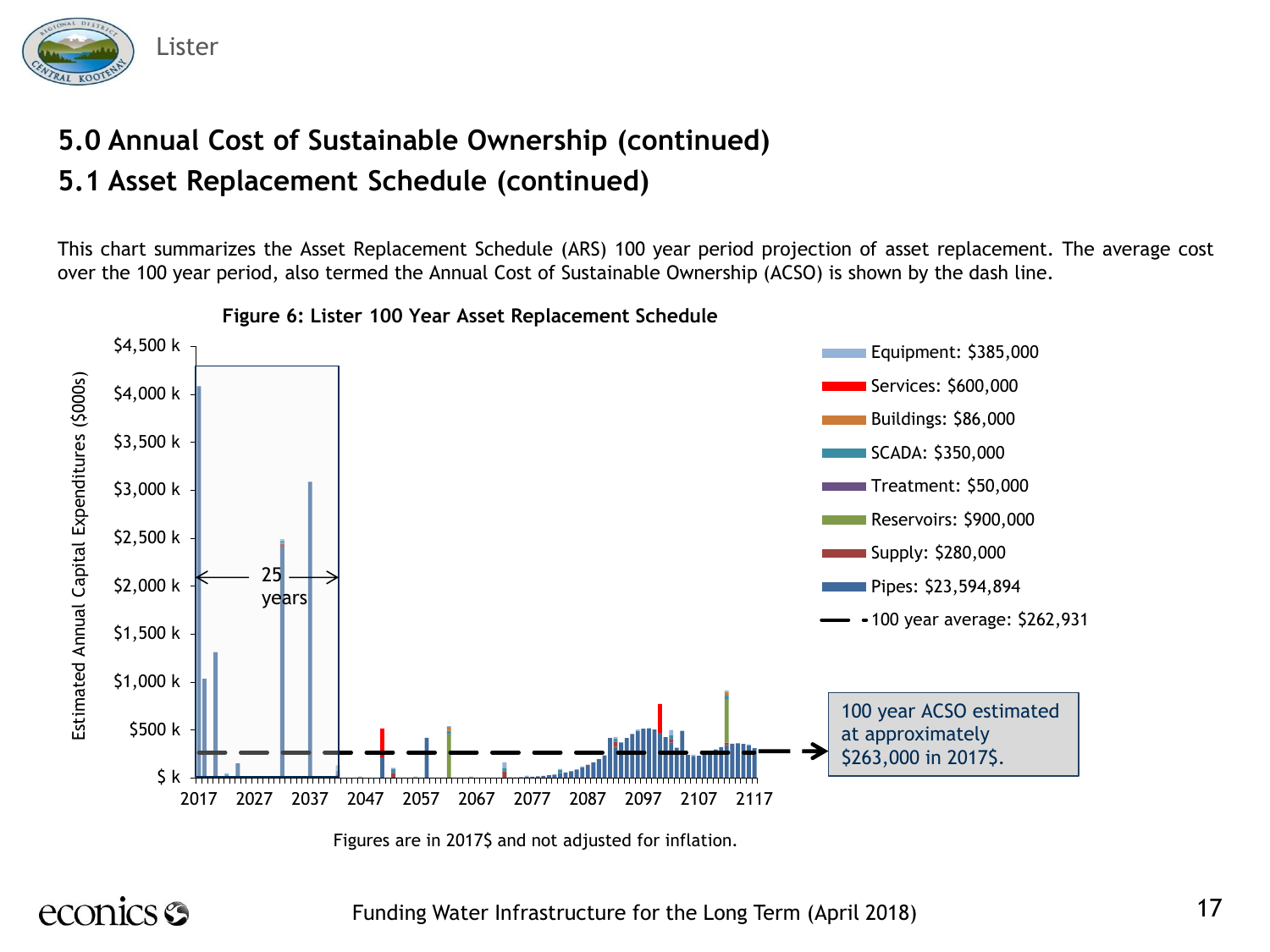

# **5.0 Annual Cost of Sustainable Ownership (continued)**

### **5.2 Asset Maintenance**

Certain infrastructure components undergo maintenance on a regular basis to maximize operating conditions and extend the life of the infrastructure as much as possible before replacement is required. Maintenance activities are covered under the operations and maintenance budget rather than the capital budget. The following table outlines maintenance activities specific to the Lister water system.

- Distribution system flushing (with flush valves and flushing hydrants) annually
- Reservoir check and cleaning if necessary annually
- Well pump check for operation and record flow totalizer and instantaneous flow, well water level and reservoir water level – biweekly
- Chlorine injection equipment check for operation and day tank level, record chlorine residual biweekly

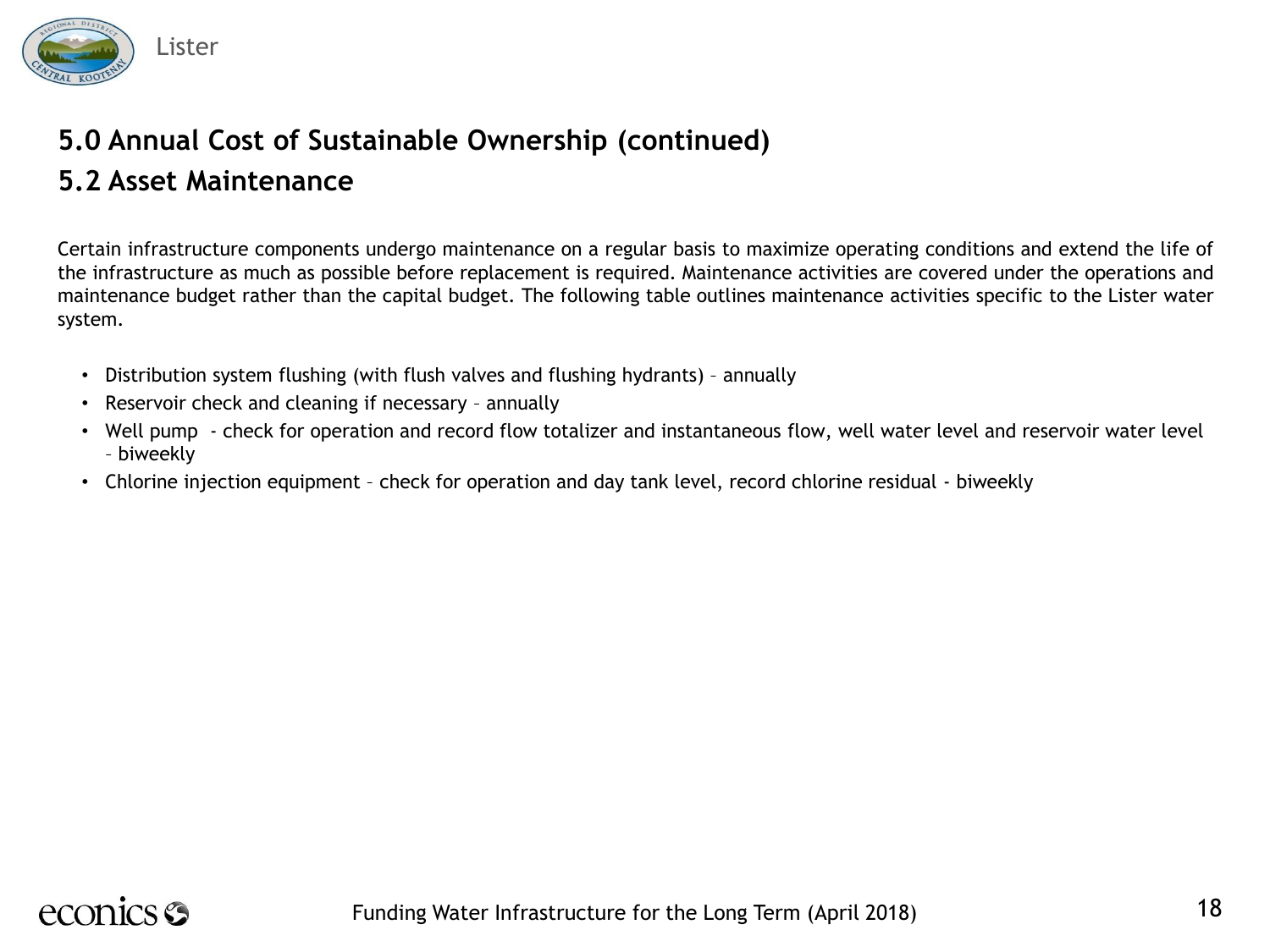

#### **6.0 Funding Scenarios**

The Annual Contributions for Asset Replacement (ACFAR) refers to the amount of funds allocated annually from operating revenues towards asset replacement. ACSO, described earlier is the theoretical amount to be achieved. ACFAR is the actual amount generated from operations. Ideally ACFAR = ACSO. The funds are used in different ways: some funds are spent annually on asset renewal projects for the year, some portions may be put away into reserve, or some used to service debt associated with past projects.

RDCK policy is to cover ACFAR through parcel taxes. For modeling purposes this scenario assumes that grant funding available today will also be available in the future, however this is not guaranteed.



**Figure 7: Lister 25 Year Expenditures and Funding**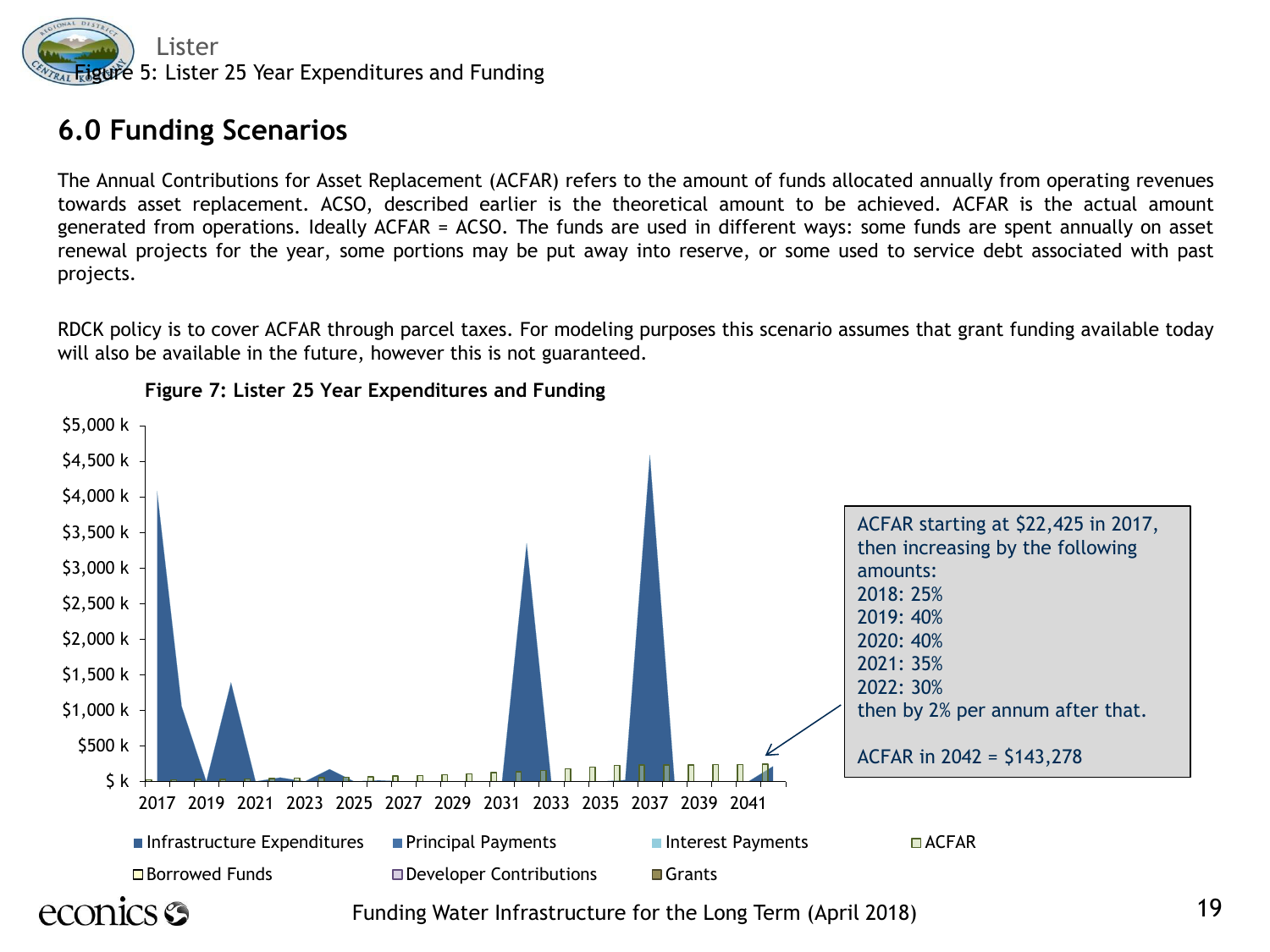

### **6.0 Funding Scenarios (continued)**

This chart compares the expenditures and allocated funds from figure 7. The blue line shows the cumulative expenditures, inflation adjusted, projected over the next 25 years in the asset schedule. The green line shows the cumulative funds allocated towards these projects.

The dash line is the difference between what is projected to be spent and available funds. When this line is above 0, it represents a surplus of funds typically held in an asset reserve fund; when below zero, the dash line represents a shortfall and implies the need for additional funding, or the works need to be delayed or canceled.



**Figure 8: Lister 25 Year and 100 Year Financial Position**

# econics <del>S</del>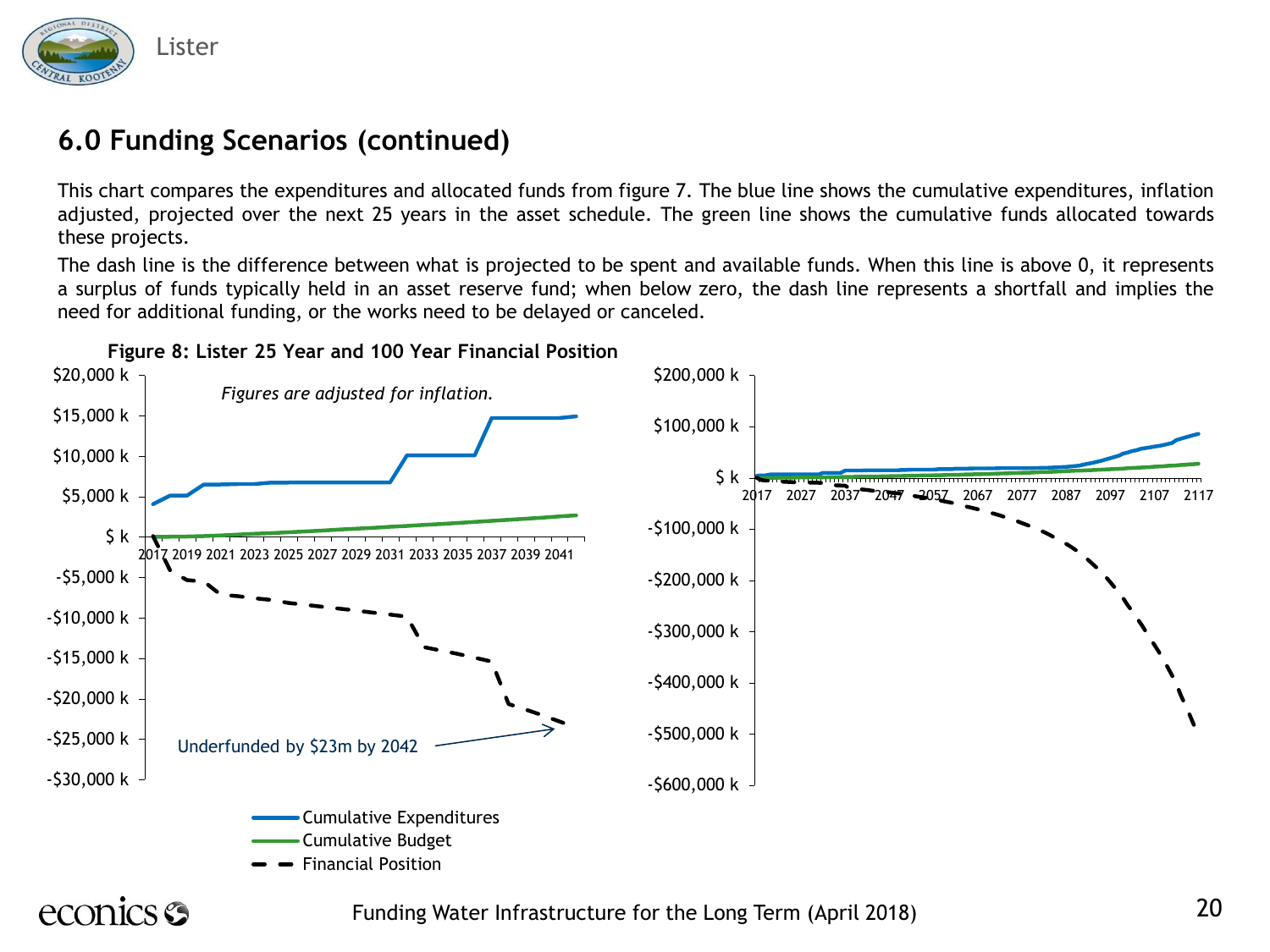

#### **7.0 Recommendations**

The following recommendations follow from the analysis in this report.

- 1. Unit costs for pipe replacements can vary significantly between the average default unit costs provided in the model and a real unit cost determined from a carefully costed project budget. To ensure the accuracy of the long term revenue requirements and avoid over-stating funding requirements, unit costs for pipe replacement and other pricing assumptions of the other assets should be reviewed regularly;
- 2. To ensure accuracy of the model, remaining service life of assets should be reviewed and updated regularly. Detailed condition assessments should be conducted on the oldest assets, those assets nearing or beyond the 2/3rd or later stage in their estimated service life. Also, assessing the impact of failure and consequence of failure for each asset will help to prioritize on a risk and criticality basis;
- 3. Make necessary adjustments to rates and fees to bolster the annual contribution for asset replacement (ACFAR) with an aim to have ACFAR meet ACSO and to build up a reserve fund in advance of large future expenditures. The financial position on page 20 can be a guide in determining reserve fund target level; and,
- 4. Update the asset schedule tool on a regular basis to reflect changes brought about from items 1, 2 and 3 above, and other external factors that change the financial picture.

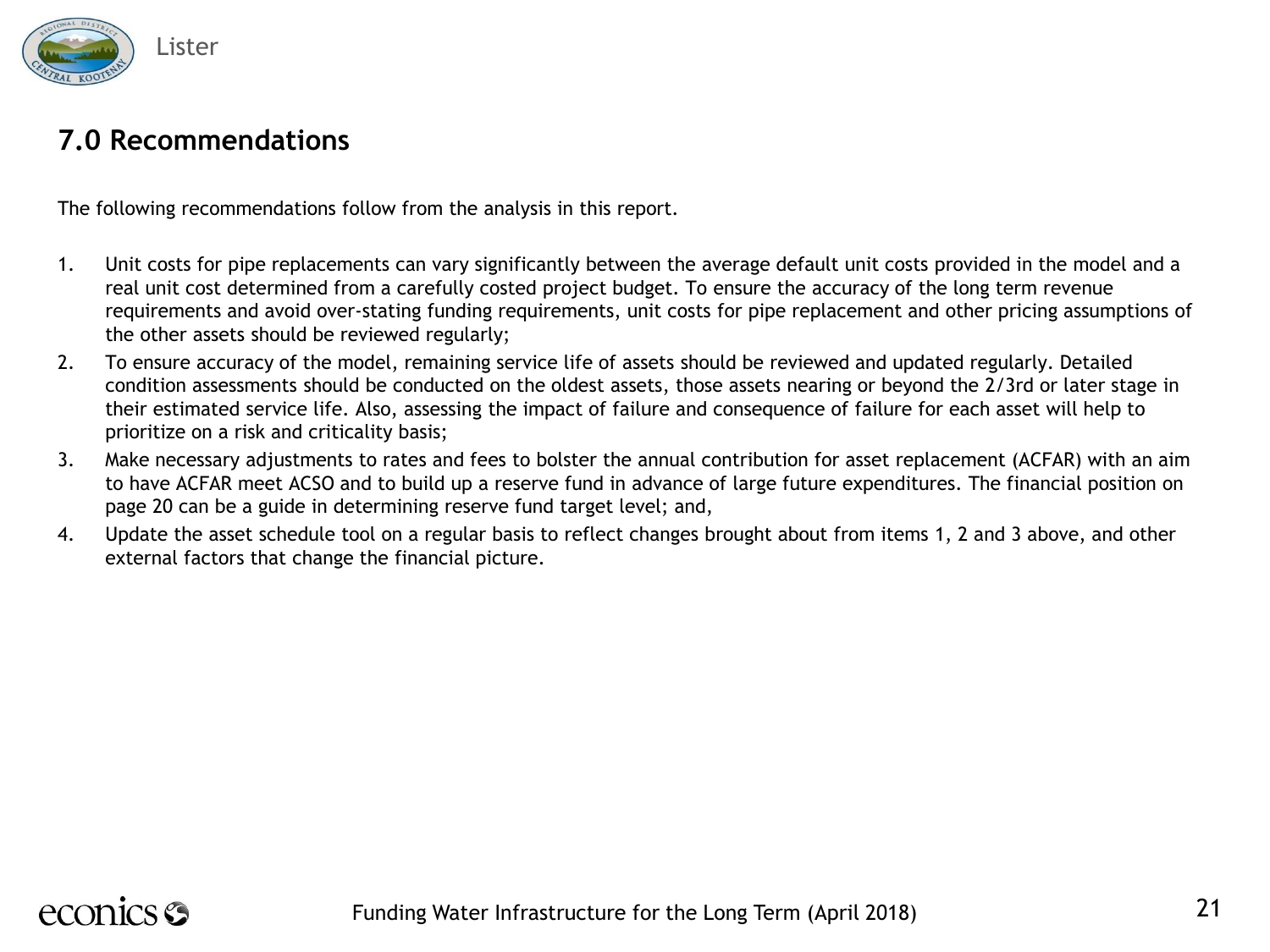

#### **8.0 Related Reading**

Opus (2011). Guide for Using the Asset Management BC Roadmap. Opus International Consultants (Canada) Limited 2011

Infraguide (2005). Decision Making and Investment Planning: Managing Infrastructure Assets. Federation of Canadian Municipalities and National Research Council, Ottawa, ON, October 2005.

Econics (2013). Funding Infrastructure Replacement for the Long Term: Developing an Asset Replacement Schedule (ARS) and Establishing an Annual Contribution for Asset Renewal (ACFAR). November 2013. See Appendix A.

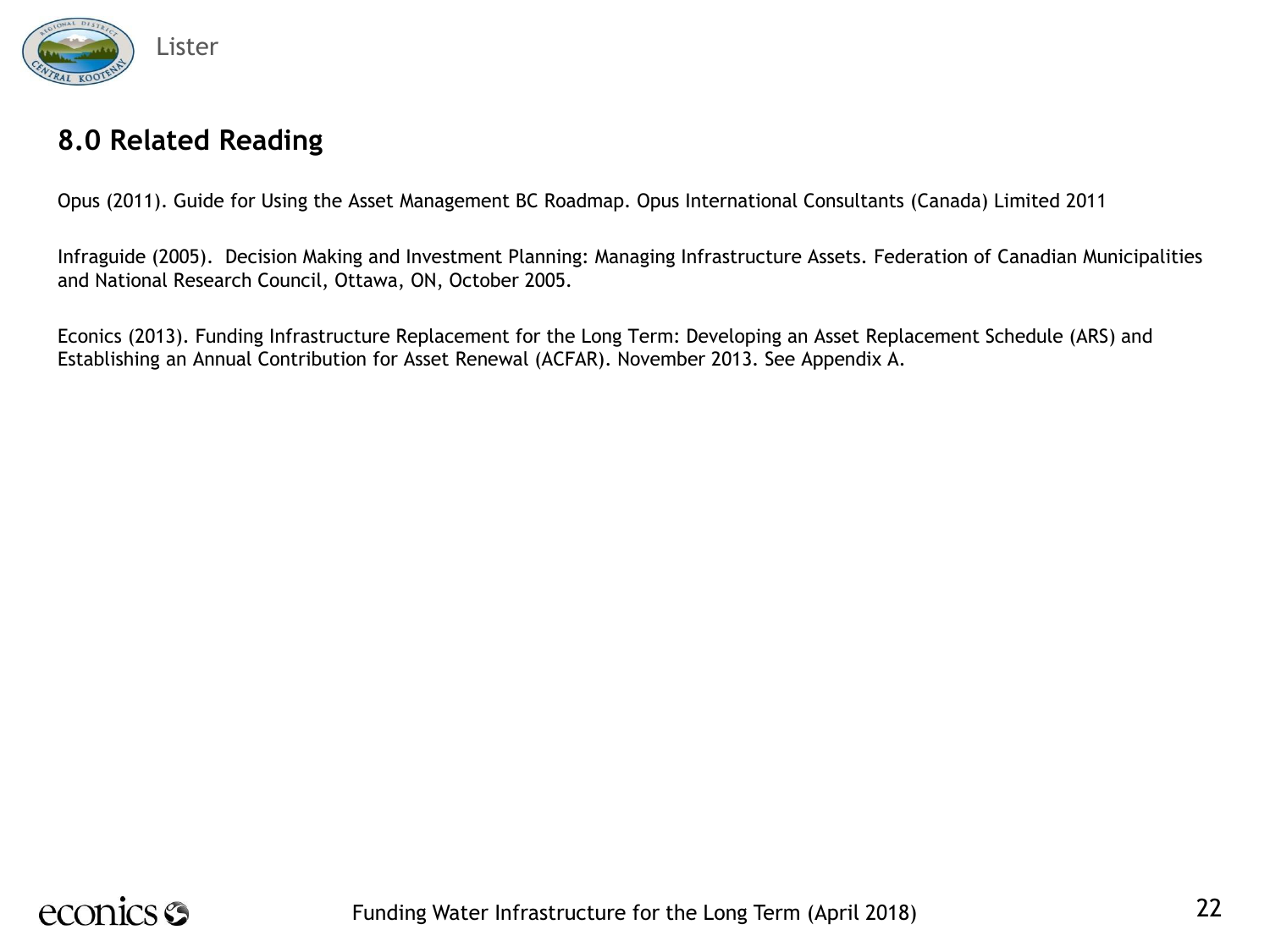

#### **9.0 Glossary of Terms**

- **Annual Asset Depreciation (Annual Amortisation) -** The amount the net value of an asset decreases each year; normally calculated by dividing the historic cost by the estimated service life. Does not factor inflation.
- **Annual Contribution for Asset Replacement (ACFAR) –** ACFAR refers to the amount of funds allocated annually from operating revenues towards asset replacement: spent on projects that year, put away into reserve; or used to service debt associated with past asset replacement projects. Increasingly, ACFAR is becoming a budgeted line item rather than based on unplanned revenue surpluses.
- **Annual Cost of Sustainable Ownership (ACSO) –** ACSO is the average annual cost of replacing infrastructure over a long time period, say 25 or 100 years. ACSO is given in today's dollars and therefore does not consider inflation. ACSO therefore increases over time and should be recalculated periodically.

**Asset Liability –** Assets currently overdue for replacement based on theoretical estimated service life.

- **Asset Replacement Schedule (ARS) -** A forward looking method that considers in-service year, estimated service life and current replacement value of assets to estimate extent of future anticipated capital expenditures.
- **Asset wear and tear –** A concept that is meant to imply that assets wear down every year and it is therefore logical that the beneficiaries of the assets repay the dollar value of that *wearing down*.